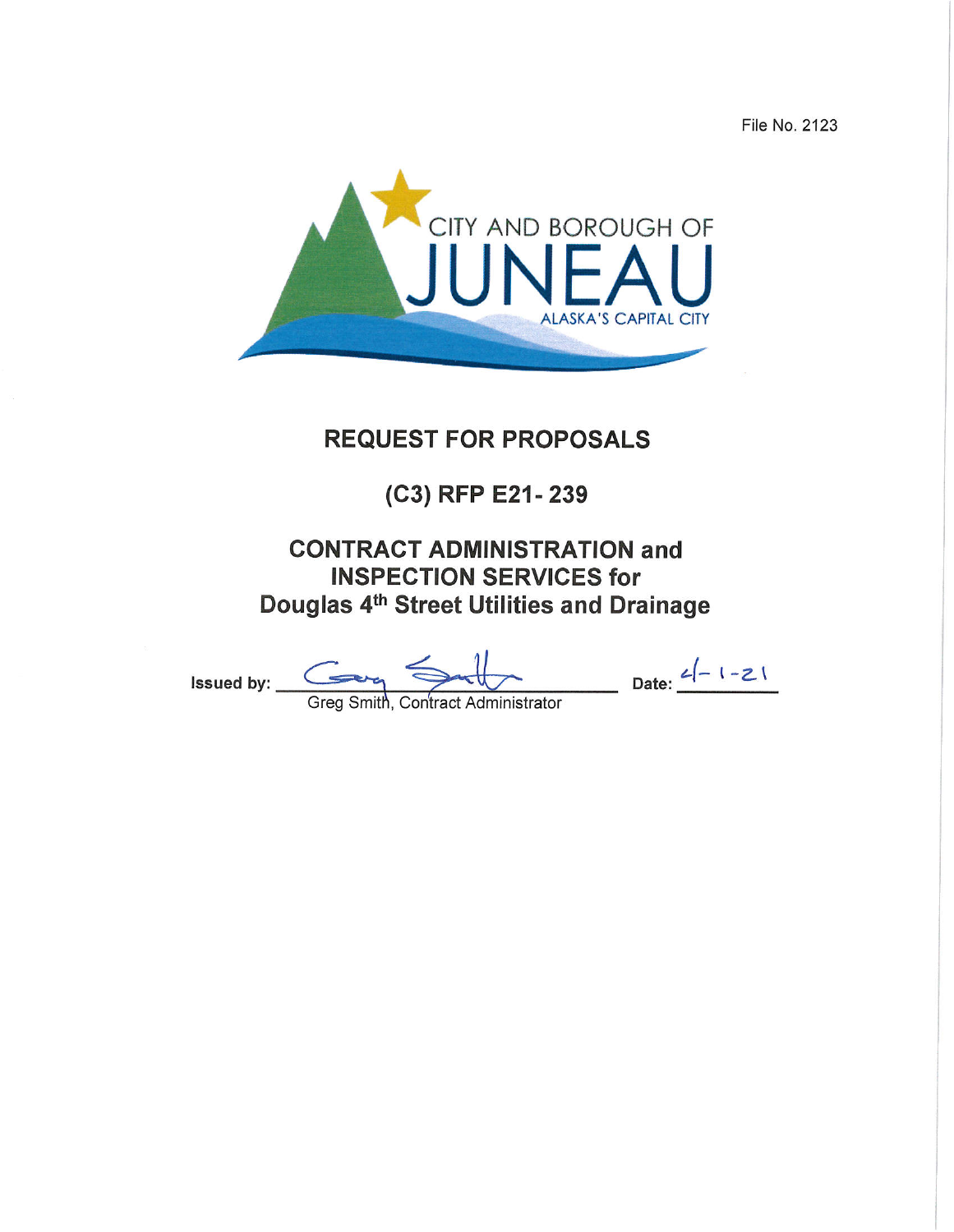#### Contract Administration and Inspection Services for Douglas 4<sup>th</sup> Street Utilities and Drainage (C3) RFP E21-239

**SCOPE OF SERVICES:** The City and Borough of Juneau (CBJ) is requesting proposals from qualified consultants to provide contract administration and inspection services for the Douglas 4th Street Utilities and Drainage project being constructed under Contract No. BE21-215.

**PRE-PROPOSAL MEETING:** A non-mandatory pre-proposal meeting will be held at **10:00 a.m., Alaska time on April 13, 2021.** Persons interested in submitting proposals are encouraged to attend. A conference call has been set up for the Pre-Proposal meeting. Proposers intending to participate via teleconference shall notify Paula Osborn in the CBJ Engineering Contracts Division, at 907-586-0888, or email contracts@juneau.org by 4:30 p.m., on April 12, 2021.

**QUESTIONS REGARDING THIS RFP:** Greg Smith, Contract Administrator, phone 907-586- 0873, fax 907-586-4530, greg.smith@juneau.org is the sole point of contact for all issues pertaining to this procurement.

## **\*NOTICE TO PROPOSERS\***

The Engineering Department is now receiving electronic proposals **ONLY** through a web based platform, Public Purchase.

Information regarding this free e-procurement service can be found by following this link: <https://juneau.org/finance/purchasing/bids-rfps> and<http://www.publicpurchase.com/>

**DEADLINE FOR PROPOSALS:** Electronic proposals are to be uploaded to Public Purchase **prior** to **2:00 p.m. Alaska Time on April 23, 2021**, or such later time as the Contract Administrator may announce by addendum to planholders at any time prior to the submittal date. It is the responsibility of the Proposer to submit all solicitation documents, by the advertised deadline. Submitting any response to a solicitation shall be solely at the Proposers risk. The Purchasing Division will attempt to keep all office equipment used in methods of document receipt, in working order but is **NOT** responsible for communications or documents that are late, **regardless of cause**. No Proposer documentation will be accepted as proof of receipt. Prior to any deadline, Proposers are strongly encouraged to confirm receipt of any submitted documents with the Purchasing Division. All electronic submittals must be uploaded as an Adobe Portable Document Format (PDF). Proposers will not secure, password protect or lock uploaded files; the City must be able to open and view the contents of the file. Proposers will not disable or restrict the ability of the City to print the contents of an uploaded file. Scanned documents or images must be of sufficient quality, no less than 150 dpi, to allow for reading or interpreting the words, drawings, images or sketches. The City may disqualify any Submittal Response that does not meet the criteria stated in this paragraph.

Disadvantaged Business Enterprises are encouraged to respond.

## **CONTACT INFORMATION REGARDING ELECTRONIC SUBMITTALS**

City and Borough of Juneau, Purchasing Division 155 South Seward Street Juneau, AK 99801

**CA & Inspection: DOUGLAS 4TH ST UTILITIES AND DRAINAGE Page 2 (C3) RFP E21-239** The CBJ Purchasing Division's phone number is 907-586-5258, and fax number 907-586-4561.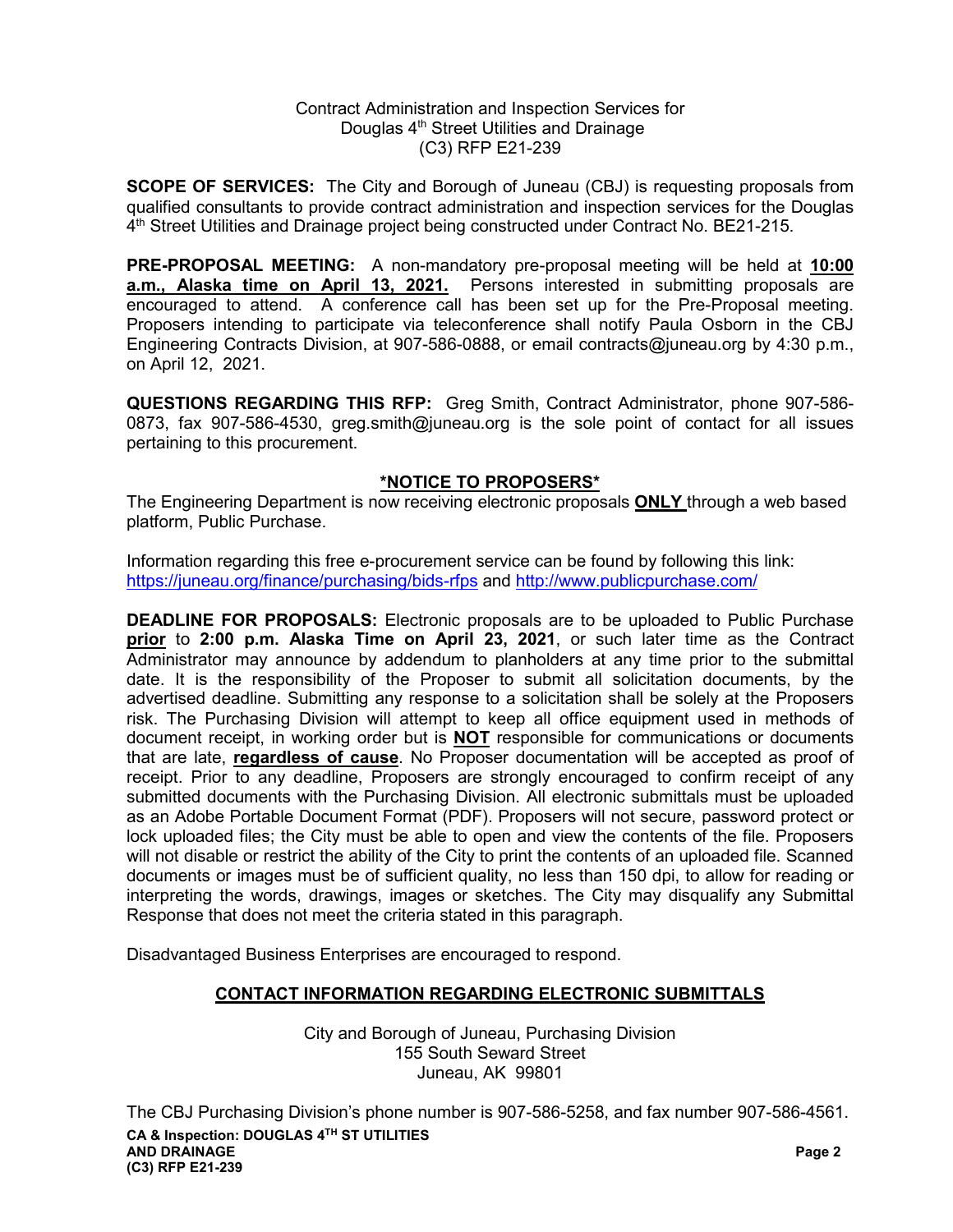**Please affix the label below to the outer envelope in the lower left hand corner.** 

| <b>IMPORTANT NOTICE TO PROPOSER</b>              |  |  |  |  |  |  |
|--------------------------------------------------|--|--|--|--|--|--|
| To submit your proposal:                         |  |  |  |  |  |  |
| Print your company name and address on the<br>1. |  |  |  |  |  |  |
| upper left corner of your envelope.              |  |  |  |  |  |  |
| 2. Complete this label and place it on the lower |  |  |  |  |  |  |
| left corner of your envelope                     |  |  |  |  |  |  |
| <b>RFP NUMBER:</b>                               |  |  |  |  |  |  |
| E21-239                                          |  |  |  |  |  |  |
|                                                  |  |  |  |  |  |  |
| <b>SUBJECT:</b>                                  |  |  |  |  |  |  |
| CA/I for Douglas 4th Street Utilities            |  |  |  |  |  |  |
| and Drainage                                     |  |  |  |  |  |  |
|                                                  |  |  |  |  |  |  |
|                                                  |  |  |  |  |  |  |
| <b>DATE OF OPENING AT Cap</b>                    |  |  |  |  |  |  |
|                                                  |  |  |  |  |  |  |
|                                                  |  |  |  |  |  |  |
| <b>SEALED PROPOSAL</b>                           |  |  |  |  |  |  |
|                                                  |  |  |  |  |  |  |

Disadvantaged Business Enterprises are encouraged to respond.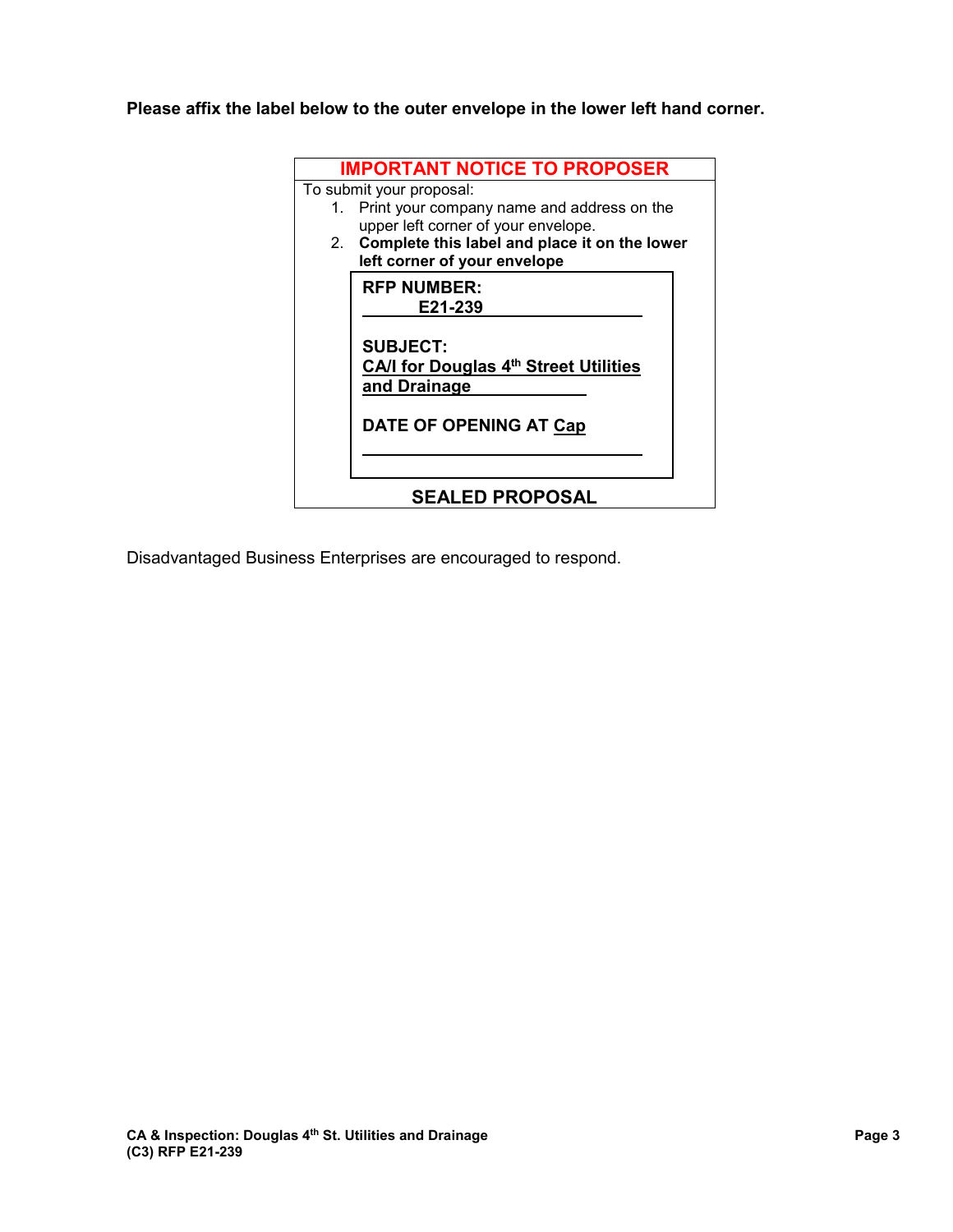# **TABLE OF CONTENTS**

- **1.0 GENERAL INFORMATION**
- **2.0 RULES GOVERNING COMPETITION**
- **3.0 PROPOSAL CONTENT REQUIREMENTS**
- **4.0 EVALUATION OF PROPOSALS**
- **5.0 SELECTION AND AWARD PROCESS**
- **6.0 INSURANCE REQUIREMENTS**
- **7.0 JUNEAU PROPOSER POINTS**
- **8.0 PROTESTS**
- **9.0 CONSULTANT'S GOOD STANDING WITH CBJ FINANCE DEPARTMENT**

#### **EVALUATION RANKING SHEET**

**ATTACHMENT 1 – STANDARD CONTRACT**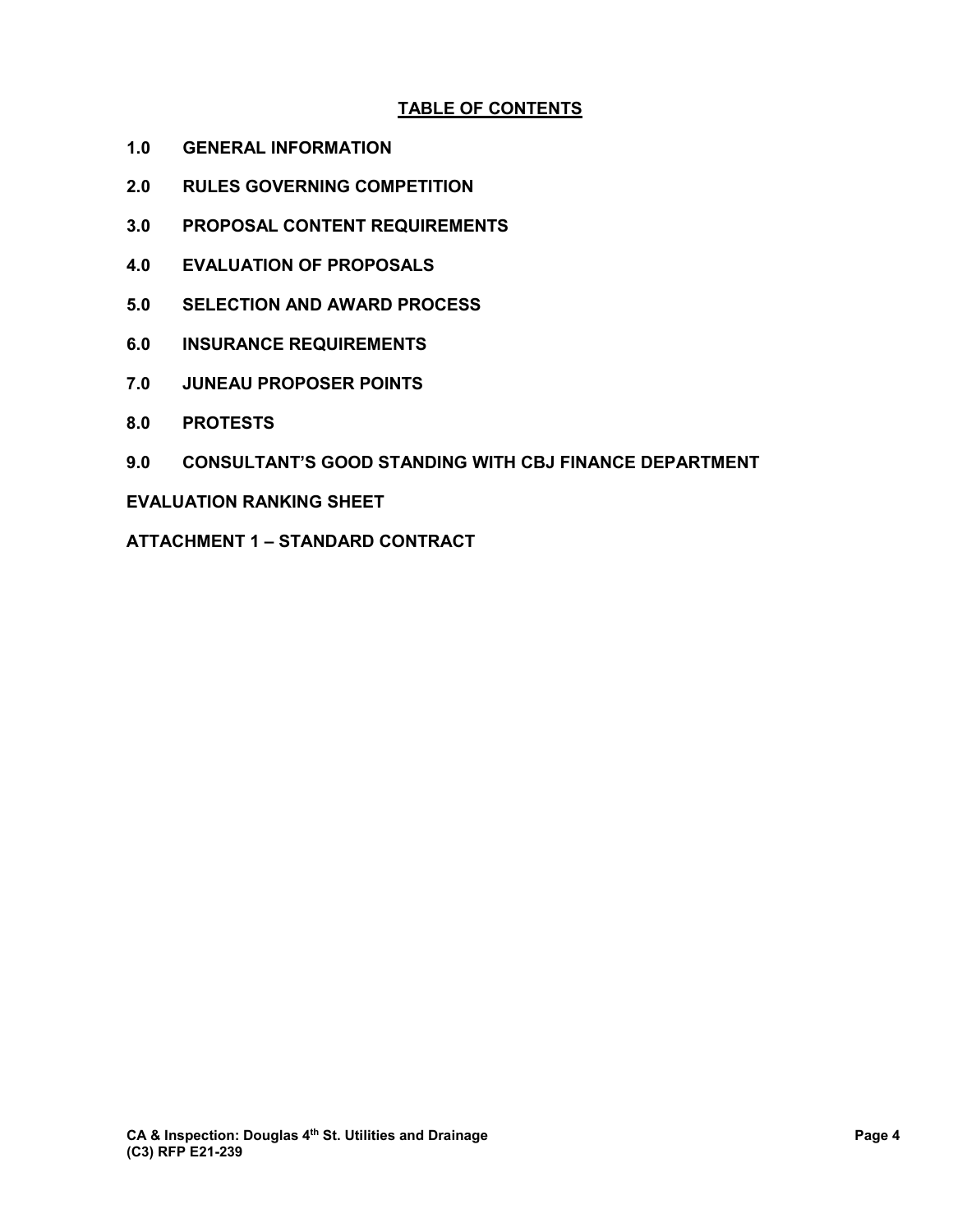# **1.0 GENERAL INFORMATION**

This Class 3 Request for Proposals (RFP) defines the scope of the project, explains the procedures for selecting a firm to provide the requested services, and defines the documents required to respond to the RFP.

## **1.1 Purpose**

The purpose of this document is to solicit proposals from qualified consultants to provide contract administration and inspection services for the Douglas  $4<sup>th</sup>$  Street Utilities and Drainage under Contract No. BE21-215. Copies of the construction bid documents are available online at: https://juneau.org/engineering-public-works. Click on Bid Results link and find project.

The Class 3 process is used for acquisition of professional service contracts estimated to be more than \$50,000.

# **1.2 Scope of Services**

The Consultant shall provide contract administration and all necessary inspection for the Douglas  $4<sup>th</sup>$  Street Utilities & Drainage Project. The Consultant shall ensure that the Contractor constructs the work in accordance with the authorized drawings and specifications for the Douglas 4<sup>th</sup> St Utilities & Drainage Contract No. BE21-215.

The construction project generally consists of: Replacement of multiple underground water transmission and distribution pipe networks (three different pressure zones) with new 10" and 14" HDPE pipe, water services, and hydrants. WORK will include installation of temporary water systems to maintain service to the high pressure transmission network between PRVs, and temporary water systems to maintain service to affected residents; Replacement of the existing sewer systems with new manholes, 8" PVC sewer pipe, and 6" services with cleanouts; Replacement of the existing Bear Creek CMP culvert(s) and concrete headwalls with a new 84" diameter x 130' long SRPE pipe culvert and new concrete headwalls, armor rock, and chainlink fencing; New underground storm drain system consisting of 12" and 18" CPP, area drains, and manhole with oil/water separator; Excavation, grading and shaping of the existing unpaved roads' surface, and resurfacing with RAP material; and miscellaneous other improvements necessary for a complete project.

The site of work is 4th Street from F Street intersection north to I Street; G, H and I Streets between 3rd Street and 5th St; 5th St/G Street intersection; and 1400 and 1500 Blocks of 5th Street at top of I Street, in Douglas Alaska.

## **General Contract Administration and Inspection Requirements**

The Consultant shall provide contract administration and all necessary inspection to certify that the Contractor constructs the work in accordance with the authorized Drawings and Specifications. The Consultant will assume the duties and responsibilities of the "ENGINEER" and the "Inspector" as defined in the construction documents.

The CBJ will provide the Consultant with up to 5 copies of the contract documents, 1 copy(ies) of full-size drawings and a CD-ROM of all contract documents. The Consultant is responsible for making any other needed copies at its own expense.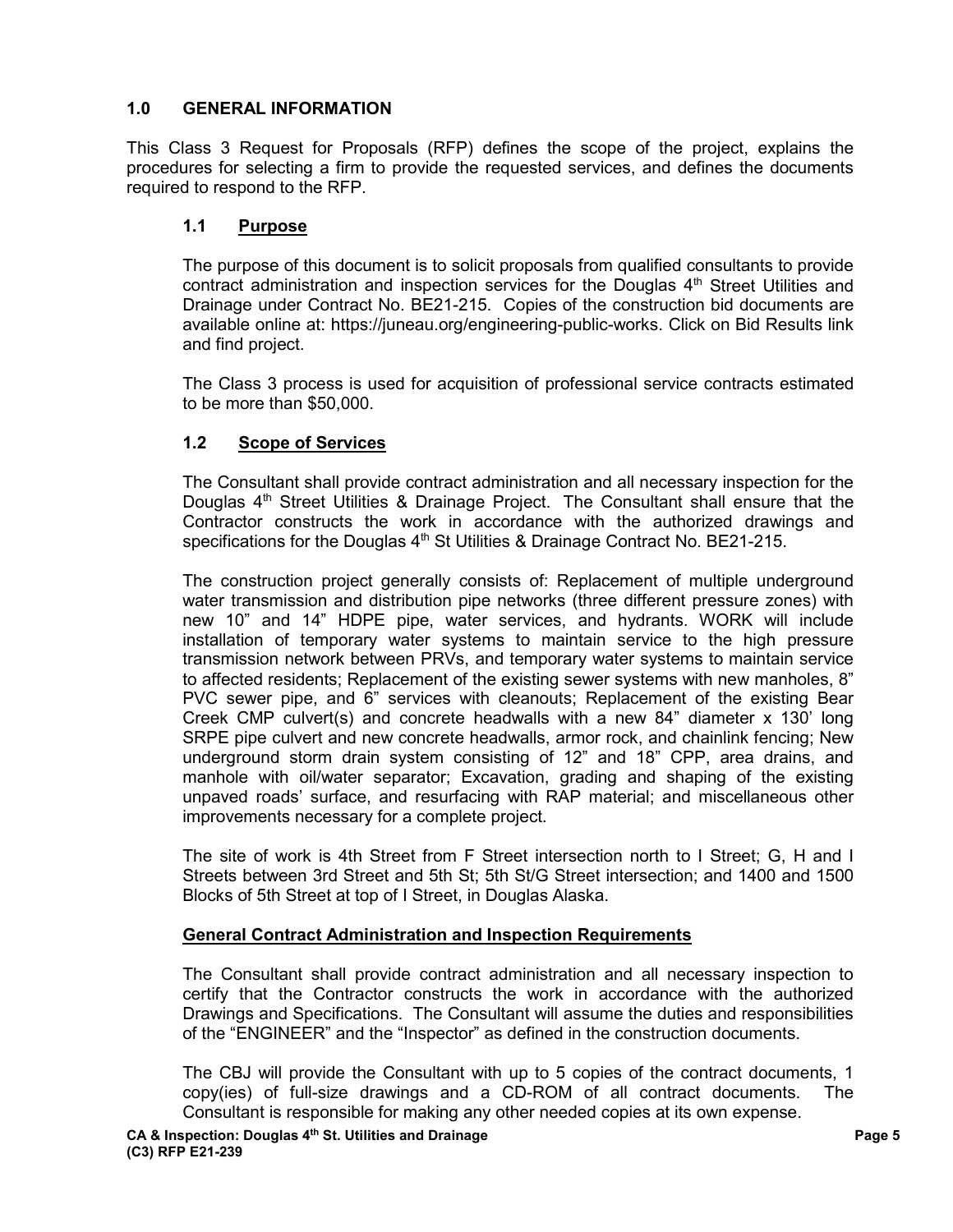The Consultant will be the sole official CBJ contact with the Contractor.

The primary duties of the Consultant are:

- $\triangleright$  Inspect and administer the contract
- $\triangleright$  Ensure project is built as designed
- $\triangleright$  Keep project cost control<br> $\triangleright$  Keep project schedule co
- Keep project schedule control
- $\triangleright$  Provide accurate and complete as-built drawings

## **Pre-Construction Conference**

In addition to the actions listed below, the Consultant will take any and all actions necessary to successfully carry out the above primary duties. In cooperation with the CBJ, the Consultant will make notifications for the Pre-Construction Conference, provide an agenda for the meeting and provide minutes of the meeting. The Consultant will chair the Pre-Construction Conference.

## **Contract Administration**

- A. The Consultant shall respond promptly to any requests from the CBJ Project Manager to attend a project-related meeting for resolving problems, for providing information, or to testify before the Assembly. The Consultant shall arrange, attend and provide an agenda for weekly status meetings and shall prepare a chart showing project status relative to the Contractor's construction schedule for each meeting. The frequency of the meetings may be reduced if the Contractor, Consultant and Project Manager agree.
- B. The Consultant shall prepare all correspondence and maintain all records necessary to effectively administer the construction project. All project related correspondence shall be furnished to the CBJ Project Manager in a timely manner. This includes Contractor correspondence, change order documents, pay requests, directives, progress reports, daily inspection reports, pay requests and all other correspondence.
- C. The Consultant will provide coordination with adjacent property owners and the public during construction. This includes, but is not limited to: preparation of information pamphlets ("door knockers") on construction activities including providing sufficient notice to residents of interruptions in utility services, driveway and roadway access; construction schedules; and explanations of construction activities and interruptions. The Consultant will also verify that the Contractor has provided required public notices to emergency services agencies, affected public agencies (i.e., affected CBJ departments, AKDOT & PF), and the public of street closures and service interruptions.
- D. The Consultant shall provide notice to all property owners and the CBJ General Engineering Division when new water or sewer permits are obtainable, after all appropriate cleaning and testing of the lines has occurred.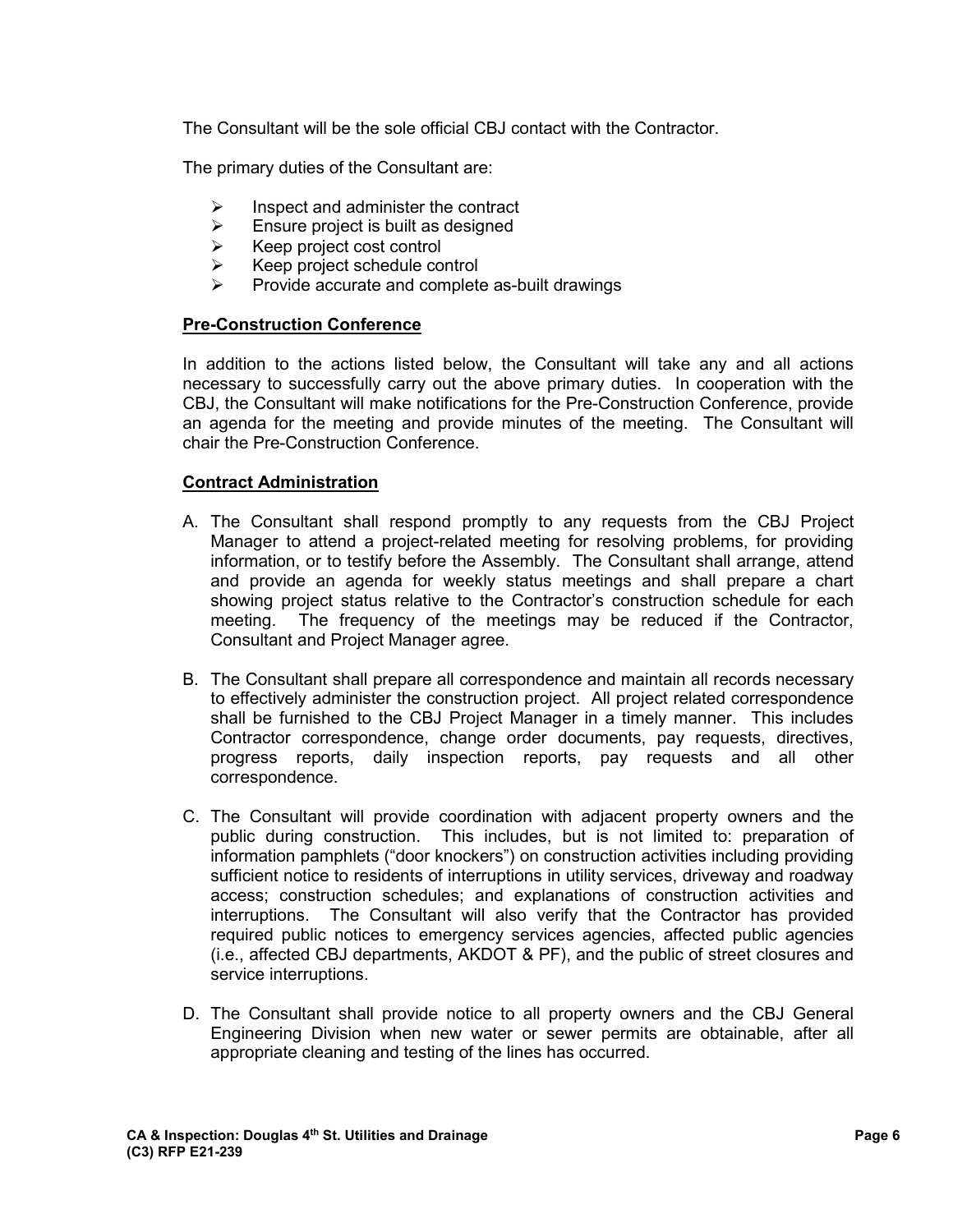E. Contract Administration tasks shall be performed by the onsite inspector, as part of their daily inspection routine, to the maximum extent possible to maintain project continuity, efficiently utilize their time spent on site and minimize Consultant's administrative costs to the project.

## **Inspection Services**

- A. Sufficient inspectors shall be provided by the Consultant to assure all work is properly inspected. Should the Contractor work multiple shifts, the Consultant shall provide additional inspectors as needed to properly inspect the work. The duties, responsibilities and limitations of authority of the inspectors are described in Section 00700 – General Conditions, Article 9.3 of construction Contract No. BE 21-215 Douglas 4<sup>th</sup> Street Utilities and Drainage. No change in inspection personnel will be allowed without the CBJ Project Manager's written approval.
- B. The Consultant shall work closely with the Contractor to schedule times and dates when work is occurring. It is not expected that full-time inspection will be required for every phase of the project; however, the Consultant will provide adequate on-site inspection for all critical construction activities. Examples of critical construction activities include, but are not limited to: excavation , installation, bedding, and backfilling (and compaction) of sewer mains, water mains, storm drains, sewer laterals, water services, manholes, catch basins, vaults, lift station s and associated appurtenances; work adjacent to structural foundations, and public and private utilities; placement and compaction of sub-base and base course; paving; placement and finishing of concrete; clearing and grubbing; installation of temporary water services; progress inspections.
- C. Project inspection shall be accomplished with a primary Inspector for purposes of continuity during the project. Leave time scheduled for Inspectors shall be reviewed and approved in writing by the CBJ Project Manager. Inspection personnel shall be as proposed in the response to the RFP.
- D. All project material Inspectors shall be appropriately trained to perform densometer compaction tests and must have sufficient exp0erience to assure compaction of shot rock back fills by visual observation.
- E. The Consultant shall videotape the entire project prior to the beginning of construction, and after construction, prior to final acceptance. The Consultant shall take photographs of all driveways, roadways, culverts, road shoulders, adjacent lands and trees, retaining walls, creeks, existing erosion, etc. that are affected by construction. At the end of the project, the video and photos shall be turned over to the CBJ Project Manager in an acceptable format and on an acceptable medium.
- F. The Consultant's on-site inspector shall maintain a daily diary of the events occurring. All diaries must be retained by the Consultant until completion of the project, unless required earlier by the City for resolution of a problem. The Consultant's on-site inspector shall also prepare a daily report summarizing the day's activities. The format of the daily reports shall be discussed with and approved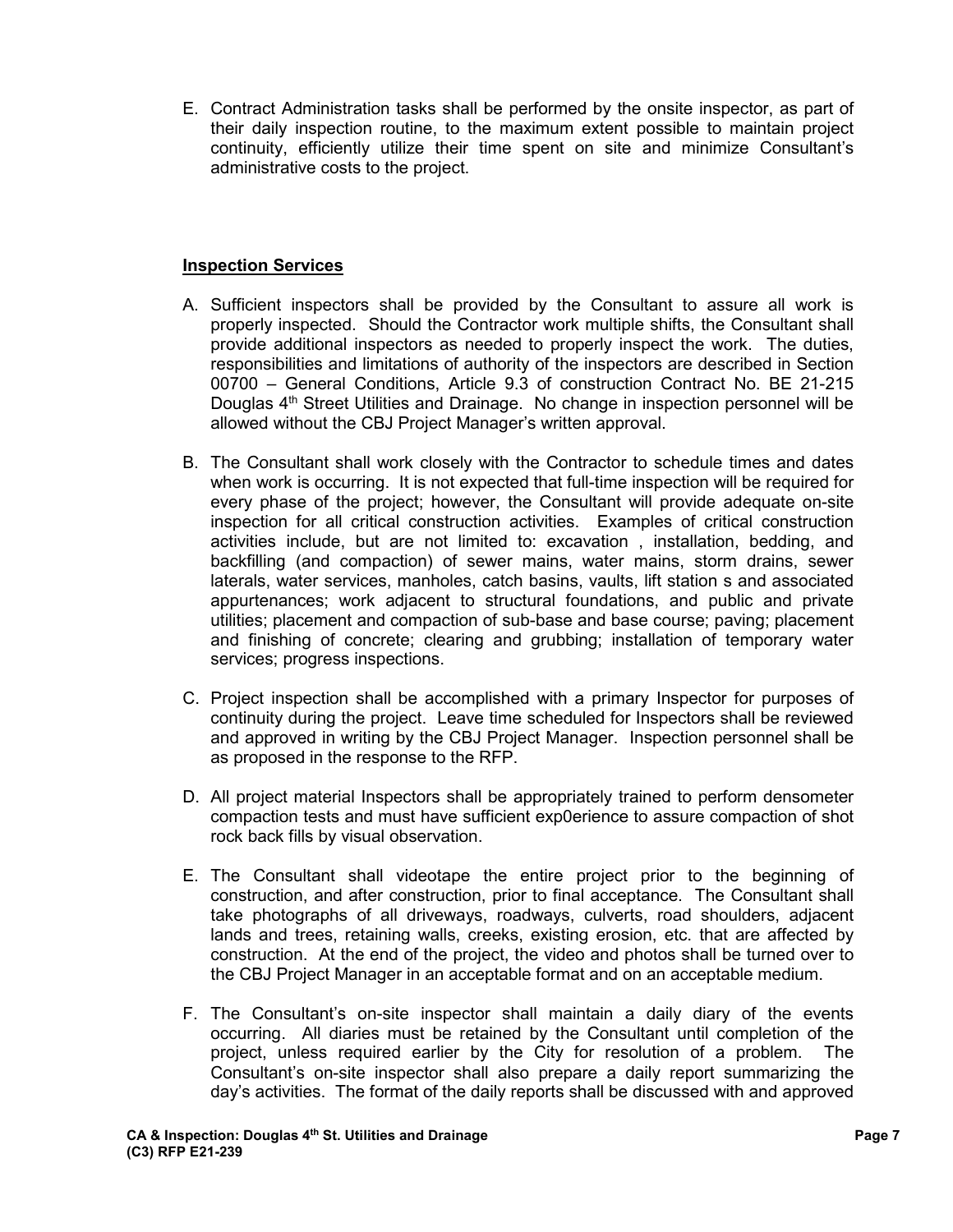by the CBJ Project Manager prior to the pre-construction conference. Information contained in the daily report will include, but not be limited to:

- $\triangleright$  The weather
- $\triangleright$  The number, type and estimated hourly active and standby use of equipment on the project
- $\triangleright$  The personnel and respective trades (including all subcontractors) onsite, including hours worked
- $\triangleright$  Work in progress, and specific location of work
- $\triangleright$  Conflicts and crossing with other utilities, including phone, power, catv, (location and depth)
- Utility personnel on-site, and hours worked; (CBJ and/or private utility companies)
- $\triangleright$  Visitors on-site
- $\triangleright$  Subcontractors working on site
- $\triangleright$  Inspectors on-site
- $\triangleright$  Problems encountered by the Contractor
- $\triangleright$  Problems encountered by the inspector<br>  $\triangleright$  Inspector's on-site hours
- $\geq$  Inspector's on-site hours<br> $\geq$  Pav item quantities install
- Pay item quantities installed each day and approximate location
- $\triangleright$  List of extra work items
- $\triangleright$  Material testing reports

One copy of the daily report shall be furnished to the CBJ on a daily basis by email or fax.

- G. The Inspector shall observe all required erosion control features on a daily basis and ensure compliance with the Storm Water Pollution Prevention Plan (SWPPP). The inspector shall immediately notify the contractor and the CBJ Project Manager through a "deficiency notice" of any features which are not in place and functional or are in danger of becoming non-functional, or non-compliant with SWPPP conditions. This section does not relieve the Contractor from their responsibility for all erosion control. The Inspector shall check the Contractor's SWPPP for updates weekly, and notify CBJ if the SWPPP updates are not made by the Contractor.
- H. The Consultant's on-site Inspector shall have a working cellular phone within personal reach at all times during the project's construction. The number will be available to the public.
- I. The Consultant shall provide all necessary supporting activities for inspection. This includes such items as bonuses to employees, transportation, overtime, secretarial support, per diem, final assembly of records for audit by those providing funding, etc.

## **Materials Testing**

A. The Consultant shall see that all necessary testing is completed properly and in a timely manner, and that any unsatisfactory materials or work are replaced or corrected. The frequency of materials testing shall be in accordance with the CBJ "Materials Sampling and Testing Frequency Guide." Any modifications to the CBJ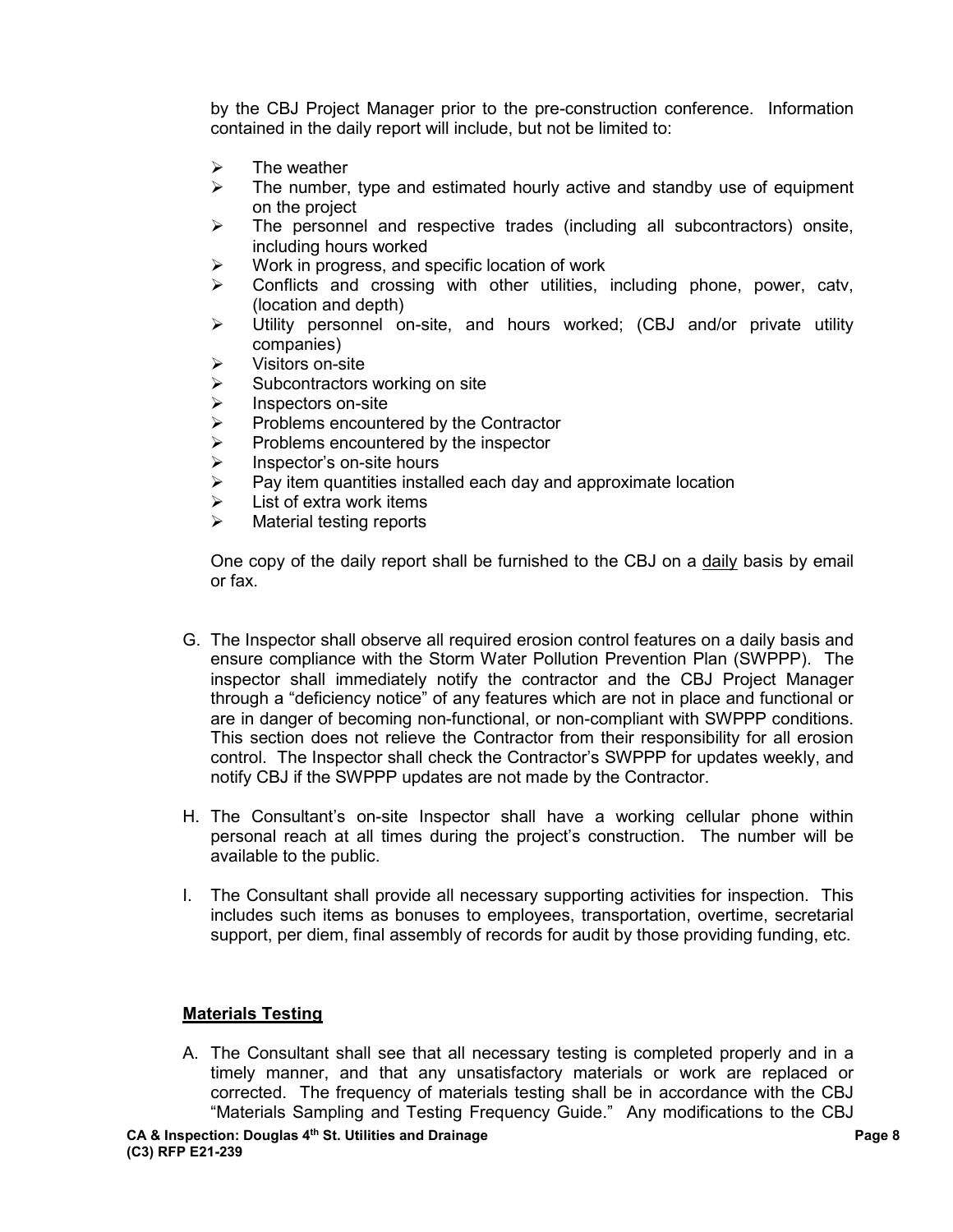guide shall be discussed with and approved by the CBJ Project Manager prior to testing. The testing may be done by the Consultant's own forces, or by utilizing a commercial materials testing firm employed by the Consultant. The project Inspector shall obtain samples as required for testing. All materials shall be sampled, tested and approved prior to final acceptance. Compaction of native material, trench backfill, subbase, base, and asphalt concrete shall be documented by an approved testing method. If the imported subbase is more than 12-inches in depth, the material shall be tested at depths not exceeding 12 inches. Minimum field tests for concrete include, but are not limited to, air, slump, and 28-day cylinder breaks.

- B. A copy of all test reports and results shall be submitted to the CBJ Project Manager by fax or email when they are received by the Consultant. Additionally, Consultant shall submit a summary of test reports, results and calculations in the form of a spreadsheet or database at the end of each month, unless requested earlier by the CBJ Project Manager.
- C. Notification of test results not meeting the standards shall be submitted to CBJ immediately, and careful consideration made as to stopping work until further testing (of site, i.e., at the plant, at the material stockpile, etc.) shows that the material is within specification. The Consultant shall work with the CBJ Project Manager to determine the appropriate course of action.

#### **Quality Control**

The Consultant will review all submittals and shop drawings to assure conformance with the Drawings, Specifications, and design intent.

Any work performed which deviates from the Drawings and Specifications shall be brought to the Contractor's attention at once. If corrections are not immediately made, the Inspector shall deliver a written "deficiency notice" to the Contractor along with the notification that uncorrected work will not be accepted by the CBJ. A copy of the Notice of Deficiency will be immediately sent to the CBJ Project Manager.

**The Consultant is responsible for certifying that each item or section of the work was completed in accordance with the Drawings and Specifications prior to such item or section being covered by other work.** By signing each pay request, the Consultant will certify to the CBJ Project Manager that each included item or section of the work was completed in accordance with the Drawings and Specifications.

Any work beyond or deviating from that covered by the Drawings and Specifications must be authorized by a properly executed Change Order. Change Orders are to be submitted only for:

- $\triangleright$  Changed conditions of site
- $\triangleright$  Design errors and/or omissions
- $\triangleright$  City directive
- $\triangleright$  Contractor's request: ONLY when clear benefit to the City results, usually cost reduction

All Change Order work must be approved by the CBJ in writing before the Change Order work begins. If there is not sufficient time to obtain a signed Change Order before the work must be accomplished, a Field Order shall be used with the CBJ approval. Any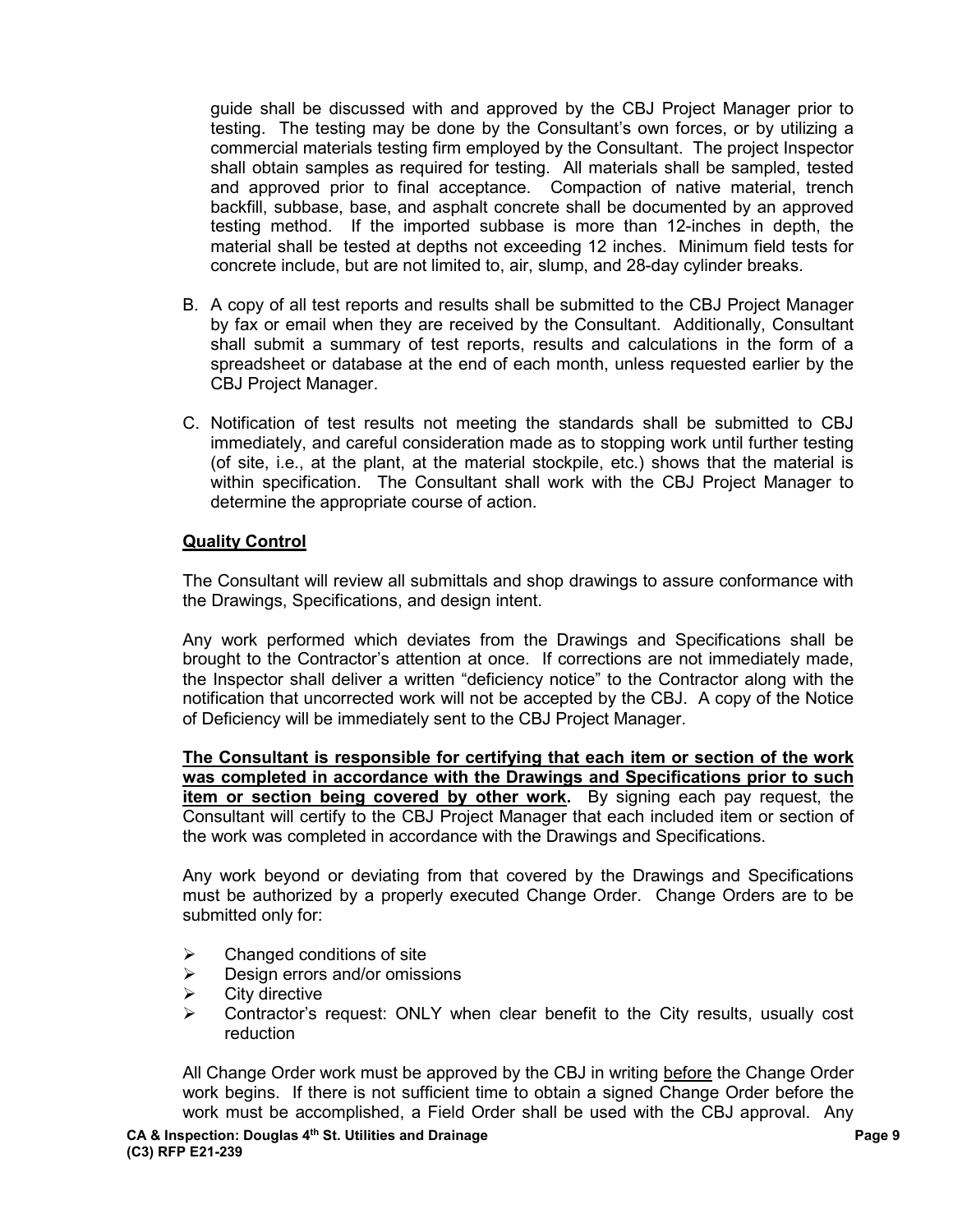additional work authorized by the Consultant without following the proper Change Order or Field Order procedures may result in the cost of work being charged to the Consultant.

The Consultant is responsible for all administration and inspection required to expedite and execute necessary Change Order work, including, but not limited to, correspondence, Contractor fee negotiations, documentation of Contractor's time and materials reports, Change Order forms, and support of need for the change.

## **Project Cost Control**

The Consultant shall prepare all necessary documents to support periodic pay estimates for the work accomplished by the Contractor. All payments to the Contractor will be made by the CBJ. The Contractor shall not be paid in full for any item that is not complete, accepted, and available for its intended use. Two weeks prior to submission of a Contractor's request for a progress payment, and if the services is requested by the CBJ Project Manager, the Consultant shall provide to the CBJ a reasonably accurate draft of the progress payment estimate which will be needed to cover the Contractor's progress payment.

# **Project Schedule Control**

The Consultant will see that the Contractor submits a construction schedule and plan of operations as required in Section 01010 – Summary of Work of the Contract Documents and meets those schedules, or revises them as necessary to stay within completion dates, and will notify the CBJ and Contractor of significant schedule changes and foreseeable problems in meeting the completion date.

## **As-Built Drawings**

The Consultant will obtain field as-built measurements. The Consultant will provide upto-date as-built drawings as the project progresses. The final as-built drawings shall be submitted on CD ROM in AutoCAD 2020 format and one signed set in .pdf format, and four (4) sets of signed full size paper copies.

- $\triangleright$  As-Builts shall include: At a minimum the following sheets: cover sheet, legend, abbreviations, general notes, typical sections, details, and plan sheets;
- $\triangleright$  Accurate mapping of utility mains and service locations;
- $\triangleright$  Accurate swing ties for water, sewer, and storm drainage are to include a minimum of two (2) swing ties to service connections, stubs, saddles, corp. stops, sewer and storm drain wyes, utility conflicts, water valves, bends, connections to differing materials, and other items as encountered;
- $\triangleright$  Sewer service wyes may be measured along the sewer line run and clearly shown as a distance from the downstream manhole;
- $\triangleright$  Swing ties shall be measured from permanent prominent objects, fire hydrants, building corners, etc. Property corner monuments, fences, and trees shall not be used;
- $\triangleright$  Swing ties shall not exceed 100' except in extreme cases as approved by the City in advance;
- $\triangleright$  Drawings shall be produced in a clear legible format with small scale (zoomed in) views as necessary for illustrating areas of high detail. Drawings shall include all utilities on a single sheet;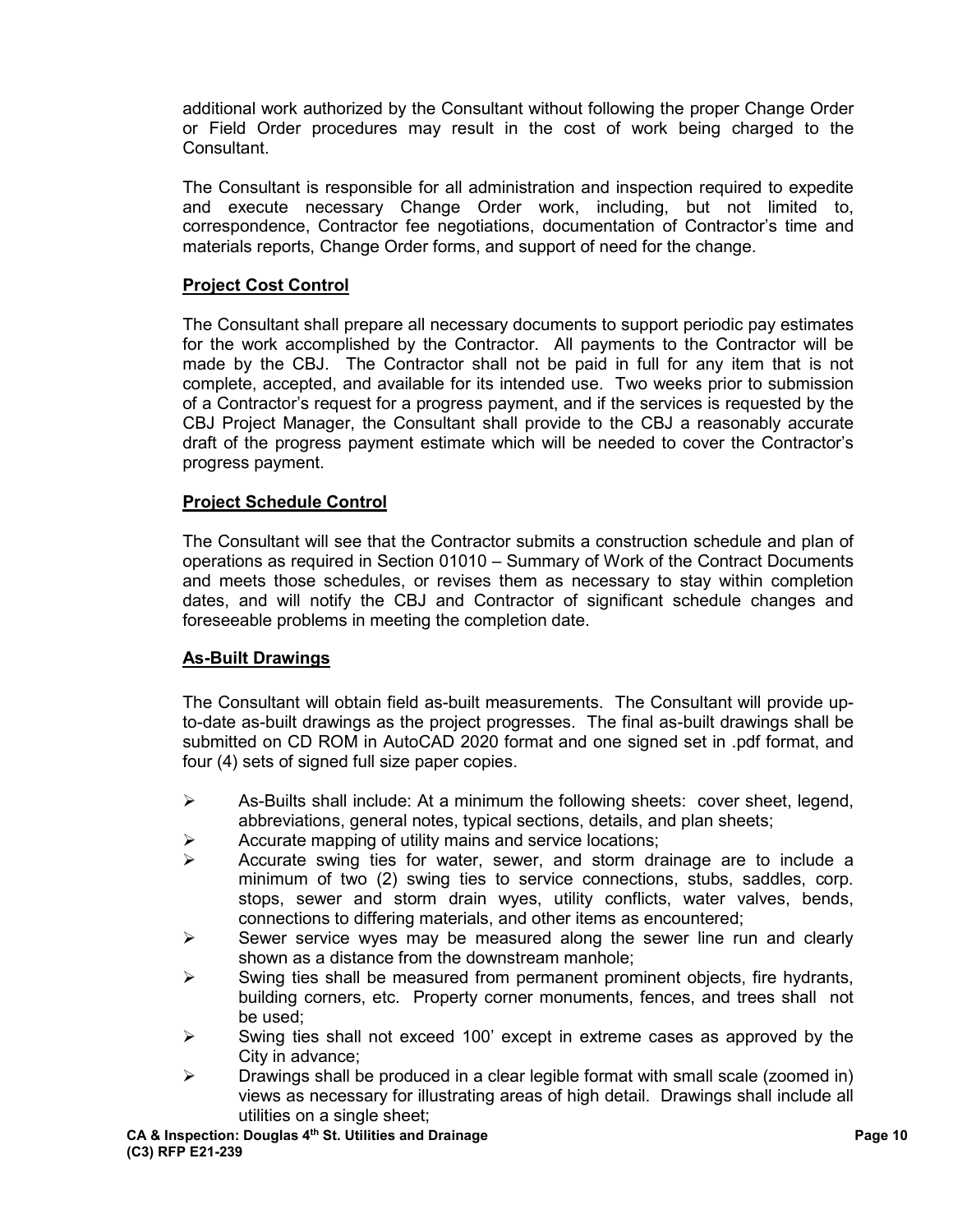$\triangleright$  Drawings shall be layered with swing ties for each utility on its own layer (i.e., water swing tie layer, sewer swing tie layer, storm swing tie layer, conflict swing tie layer, etc.)

All original records shall be furnished to the CBJ Project Manager within 60 days of construction completion. The Consultant shall submit approved final as-built drawings to the CBJ Project Manager before submitting a request for final payment under this Contract.

## **1.3 Completion**

The Consultant's contract performance period will depend on the Contractor's schedule, which will depend on the time allowed in the construction contract to accomplish the work. This time can be changed by a formal Change Order. The Contractor may elect to accelerate the work, thus shortening the performance period.

The Consultant's contract performance period will extend beyond the completion date of the construction contract, since the Consultant's duties include preparation of the final Change Order and submitting the final pay estimate and as-builts, as well as organizing all project documentation and delivering same to the CBJ.

The construction contract completion date is November 24, 2021.

## **1.4 Background**

Juneau is Alaska's Capital City. The CBJ municipal offices are located at 155 South Seward Street, Juneau, Alaska 99801. The Engineering Department is located on the 3rf Floor of the Marine View Center, 230 South Franklin Street, Juneau, Alaska.

## **1.5 Questions**

Questions regarding this proposal should be directed to:

Greg Smith, Contract Administrator City and Borough of Juneau ENGINEERING DEPARTMENT Marine View Center – 3rd Floor **email:** [Greg.Smith@juneau.org](mailto:Greg.Smith@juneau.org) 230 South Franklin Street **Telephone:** (907) 586-0873 Juneau, Alaska 99801 **Fax:** (907) 586-4530

Office hours are 8:00 a.m. to 4:30 p.m. local time, Monday through Friday.

## **1.6 Standard Contract Language**

Attached to this RFP is the CBJ's standard contract (Attachment 1) which should be carefully reviewed by proposers, as it is the form of agreement that the CBJ intends that the selected Consultant sign in the event of acceptance of its proposal.

## **2.0 Rules Governing Competition**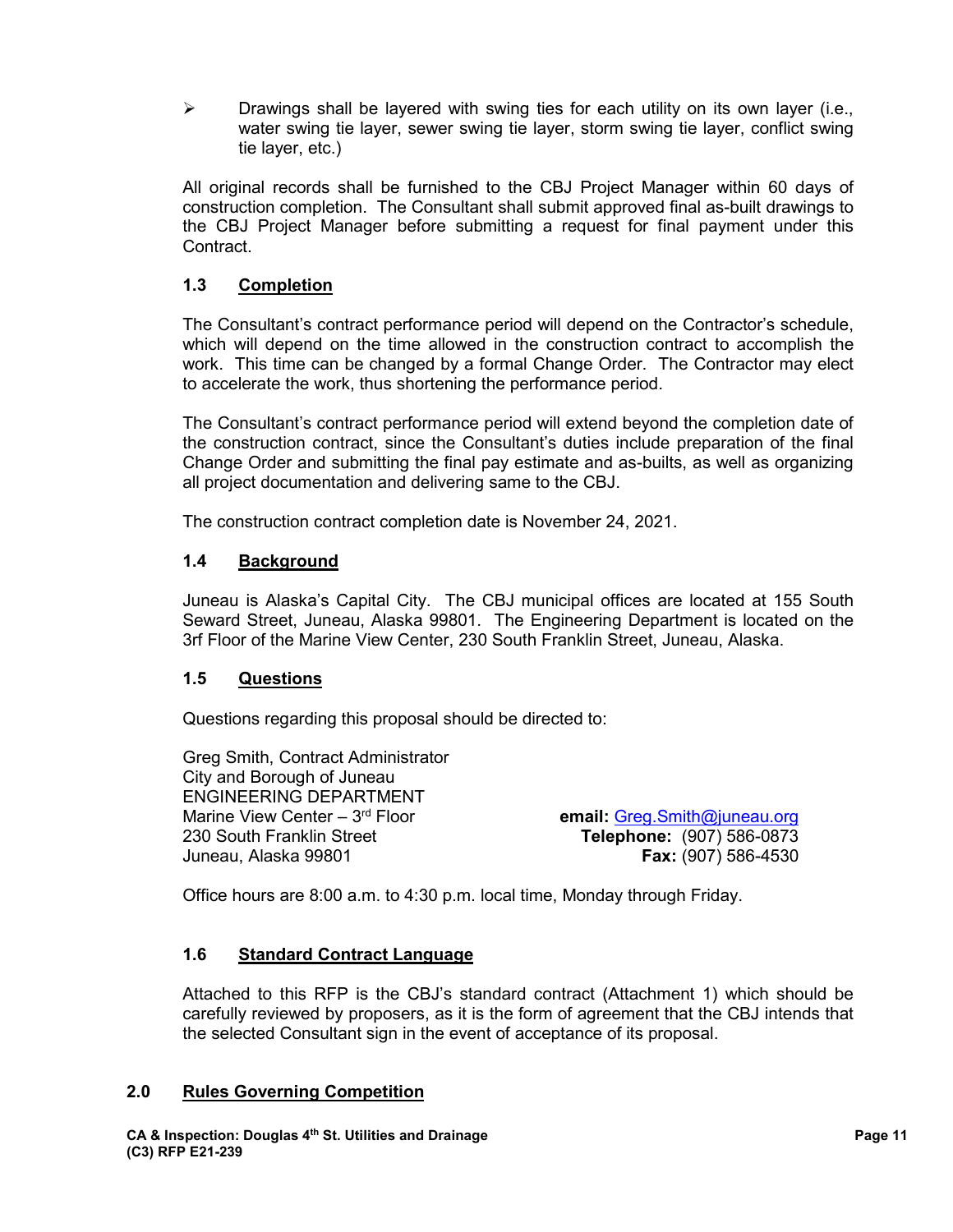# **2.1 Pre-Proposal**

Proposers should carefully examine the entire RFP and any addenda thereto, and all related materials and data referenced in the RFP. Proposers should become fully aware of the nature of the services requested and the conditions likely to be encountered in performing the services.

## **2.2 Proposal Development**

The content of proposals will be kept confidential until the selection of the Consultant is publicly announced. All materials submitted in response to this RFP will become the property of the CBJ. One copy shall be retained for the official files of the Engineering Department and will become public record after announcement of the successful Proposer. The CBJ will not return proposals to the Proposer. The CBJ reserves the right to reject any or all proposals. Proposals are to be prepared in such a way as to provide a straightforward, concise delineation of the Proposer's capabilities to satisfy the requirements of this RFP. Emphasis should be concentrated on conformance to the RFP instructions, responsiveness to the RFP requirements, and on completeness and clarity of content.

This solicitation does not commit CBJ to select any Consultant(s) for the requested services. All costs associated with the respondents' preparations, submission and oral presentations (if applicable) shall be the responsibility of the Proposer.

Submission of a proposal indicates acceptance by the proposer of all the terms, conditions and specifications contained within the RFP. Proposals must be received in the number of copies stated in the RFP no later than the date and time specified in the cover letter. All copies of the proposals must be under sealed cover and plainly marked. Proposals not received by the date and time specified in the cover letter will not be considered.

# **2.3 Disclosure of Proposal Contents**.

The City and Borough of Juneau, a municipal corporation and political subdivision of the State of Alaska, is subject to the Alaska Public Records Act codified at AS 40.25.100-220, and the public records provisions in the CBJ Charter, section 15.7. The contents of proposals submitted in response to this RFP will be kept confidential until the top ranked proposer is announced. Immediately following announcement, all proposals become public information. Trade secrets and other proprietary data contained in a proposal may be held confidential, to the extent allowed by law, by the Purchasing Officer, upon request in writing by a proposer. Material considered confidential by the proposer must be clearly identified and marked (page, section, etc) by the proposer, and the proposer must include a brief statement that sets out the reasons for confidentiality. Marking the entire proposal confidential is not acceptable and may be cause for the City to reject your proposal as nonresponsive.

## **3.0 PROPOSAL CONTENT REQUIREMENTS**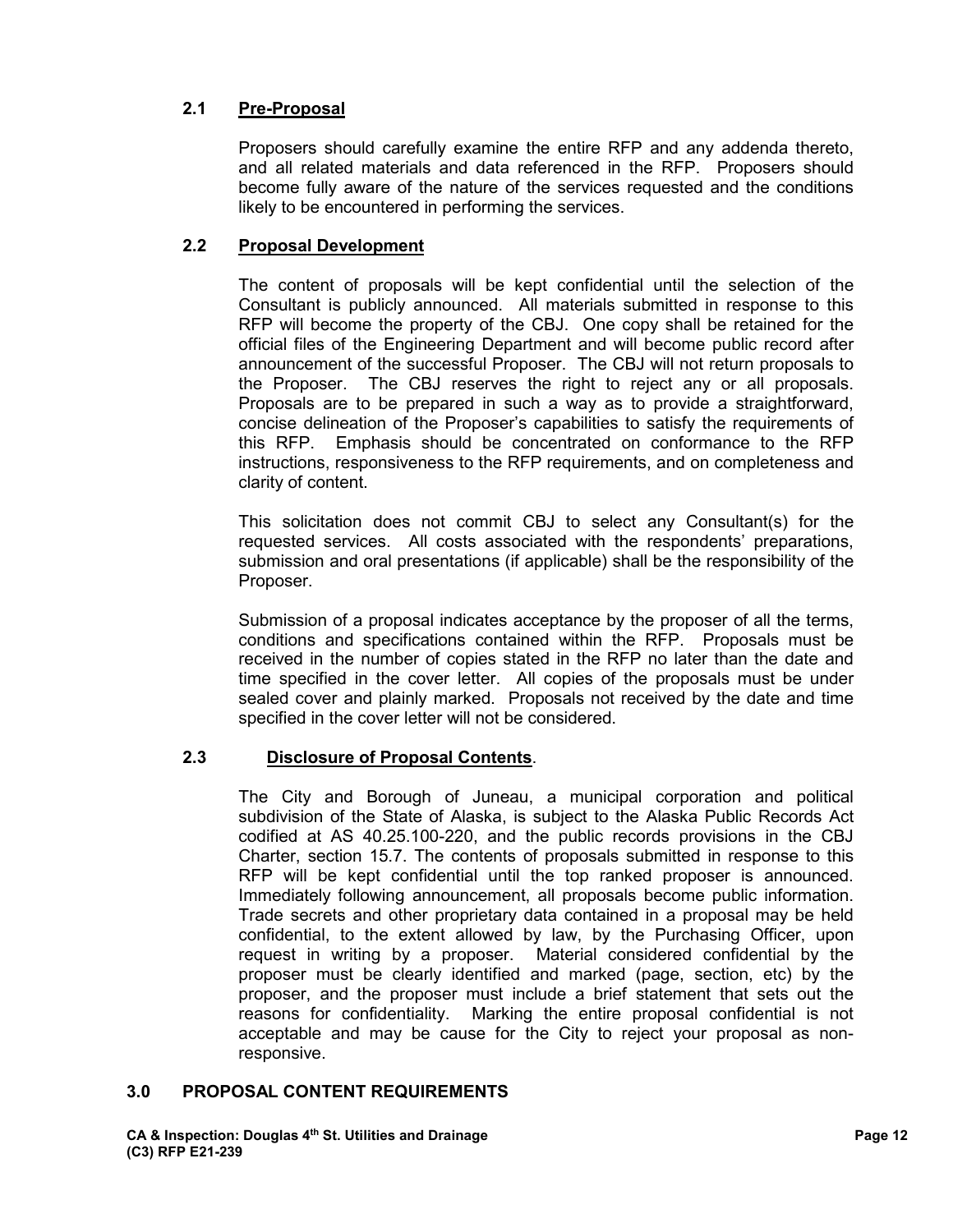The response to this RFP shall be in letter form, not more than seven (7) numbered pages in length. The information requested below should be organized in the manner specified in order to achieve a uniform review process and obtain the maximum degree of comparability for the Selection Committee.

- o Proposed Method to Accomplish the Project: Proposal shall demonstrate an understanding of the requested scope of services. Include proposed work schedule and methodology for accomplishing the project, showing insight to the specific details of the project.
- $\circ$  Organization and Capacity of the Firm: Identify the consultant team proposed for this project and demonstrate their ability to perform the desired services within the established schedule. The proposal should discuss the current workload of staff proposed for the requested services.
- o Firm's Representation: The proposal shall specify readily available personnel to accomplish the desired services. Key personnel shall be named, their roles within the project clearly identified and the specific hourly rate or job class that each of the key personnel will be billed for this project. Other project commitments of key personnel shall also be identified. The level of involvement should be displayed in a way which is consistent with the scale of the project. The qualifications of personnel shall be included.
- o Firm's Experience with Similar Projects: Proposal should include a list of projects of similar scale and scope, succinctly described, that were worked on by the people proposed for this project.
- o Firm's Hourly Rates: Evaluation will include the hourly rates of pay for personnel to be used on this project. Hourly rates shall include all markups and multipliers. Include a list of reimbursable expenses typical for this type of project. Review the Standard Contract regarding allowable reimbursables.
- $\circ$  Quality of the Proposal: Evaluation will include the clarity and professional quality of the document(s) submitted.
- $\circ$  Licenses: Professional registration in the State of Alaska at the time of proposal submission is required (Alaska Statute 08.48.281). If a corporate license is held, the professional licensed in the State of Alaska (in order to obtain a corporate license) must be in responsible charge of the project, as well as the professional stamping the work. All survey work involving property or boundary surveys must be stamped by a Professional Land Surveyor licensed in the State of Alaska. All reports prepared by a registered professional licensed in the State of Alaska must be stamped by the registered professional. The proposal must include a statement indicating that all required corporate, all required professional occupational licenses and all other necessary licenses/certifications are currently held. License/certification numbers must be provided.
- o Acknowledge Receipt of All Addenda: Failure to acknowledge addenda may result in the proposal being considered non-responsive and subject to rejection.
- o Juneau Proposer according to SECTION 7.0.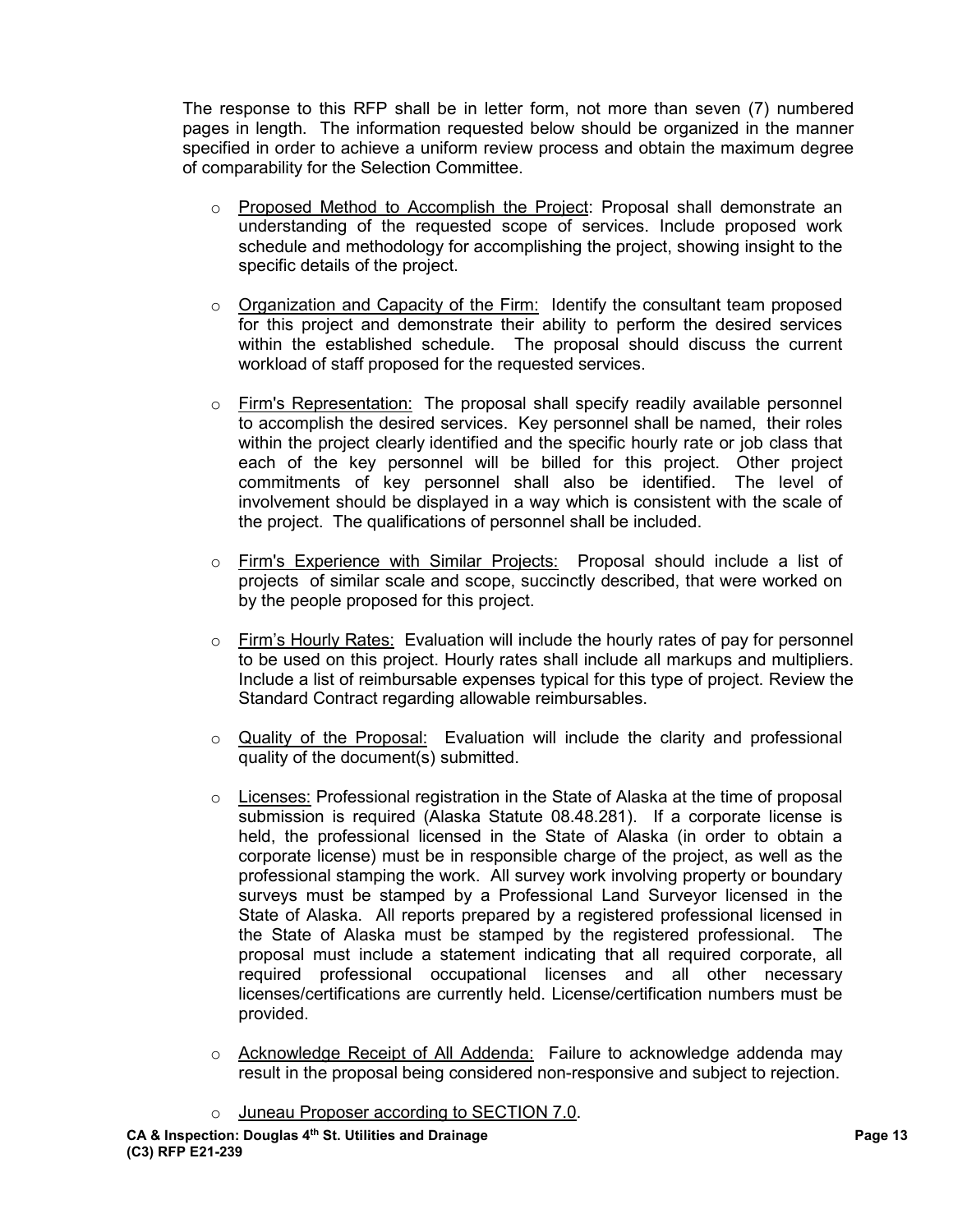$\circ$  Resumes: Resumes may be attached to the proposal as appendices and will not be included in the page count for proposals. *Limit resume length to one page per person.*

## **4.0 EVALUATION OF PROPOSALS**

#### **4.1 Criteria**

Proposals will be evaluated and scored, using the criteria on the EVALUATION/RANKING page, found at the end of this document, in order to ascertain which proposal best meets the needs of the CBJ. The items to be considered during the evaluation and the associated point values are located on the EVALUATION/RANKING sheet at the end of this RFP.

## **4.2 Evaluation Data**

The evaluation Data discussed below is presented in an effort to delineate what criteria will be used to score proposals. Please do not include a separate section in your proposal for Evaluation Data. Much of the information discussed and requested below should be included in the proposal as part of the Proposal Content Requirements discussed in SECTION 3.0 of this RFP.

- 4.2.1 Proposed Method to Accomplish the Project (35%)
	- a. 10% Proposer exhibits a complete understanding of the project and requested deliverables.
	- b. 15% Proposer Identifies general or specific problems that may be encountered during Douglas  $4<sup>th</sup>$  St. Utilities and Drainage and states how they intend to handle the identified situations.
	- c. 10% Proposer explains how they will ensure that the inspection services they provide for this project meet CBJ's quality expectations.
- 4.2.2 Organization: Capacity of Firm and Personnel Qualifications(20%)
	- a. 10% Proposer's ability to perform services within desired schedule.
	- b. 10% Proposer's experience and performance with similar projects.

## 4.2.3 Relevant Experience and Past Record of Performance(30%)

- a. 10% Team member personal qualifications.
- b. 15% Team member past record of performance in a similar role as proposed.
- c. 5% Team efficiency.

#### 4.2.4 Firm's Hourly Rates(5%)

Evaluation will be made on the proposed hourly rates of pay for personnel to be used on this project.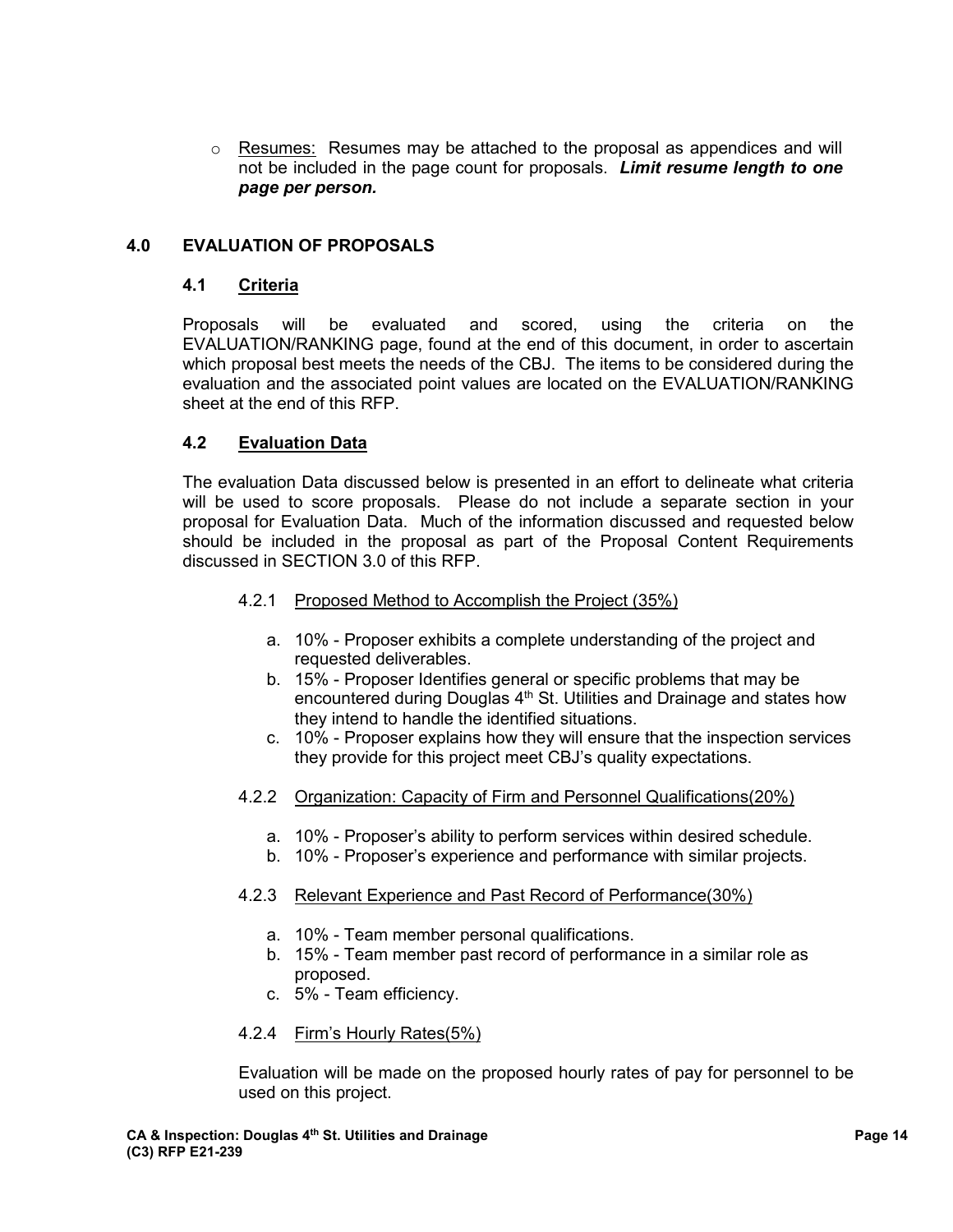# 4.2.5 Quality of the Proposal(5%)

Is proposal clear and concise? Is proposal responsive to the needs of the project? Evaluation will include the clarity and professional quality of the document(s) submitted.

## 4.2.6 Juneau Proposer according to **SECTION 7.0 (5%)**

Prime Consultant meets Juneau Proposer requirements as stipulated in Section 7.0 – Juneau Proposer Points.

## **4.3 Evaluation Process**

Evaluation of the proposals will be performed by a committee selected by the City and Borough of Juneau. The intent of the CBJ is to make award based on written proposals.

## **5.0 SELECTION AND AWARD**

An evaluation committee will review, evaluate, score and rank proposals, in accordance with criteria identified below and the Evaluation/Ranking sheet located at the end of this RFP. Clarification of submitted material may be requested during the evaluation process. Interviews by telephone with top ranked Proposers may also be conducted at the discretion of the evaluation committee. If necessary, in-person interviews will be conducted. Finalists will be notified and informed of interview requirements. In the event of a tie in the ranking totals, only the raw scores of the Proposers who are tied will be totaled to determine the appropriate ranking. The successful Proposer will be invited to enter into contract negotiations with CBJ. Upon conclusion of successful negotiations and compliance with any pre-award obligations, award will be made in the form of a contract and a purchase order, if appropriate, will be sent to the Consultant. If an agreement cannot be reached during the negotiation process, the City will notify the Proposer and terminate the negotiations. Negotiations may then be conducted with the next Proposer in the order of its respective ranking.

## **6.0 INSURANCE REQUIREMENTS**

The insurance requirements for this project are specified in Attachment 1 – Sample Contract, under Appendix C.

## **7.0 JUNEAU PROPOSER POINTS**

Juneau proposer points shall be awarded if the Proposer is determined to be a "Juneau proposer" meeting the criteria of CBJ's Purchasing Ordinance 53.50, Section 53.50.010. CBJ Ordinance 53.50 can be viewed electronically at the following internet address: [www.juneau.org/law.](http://www.juneau.org/law) *Note: The criteria for meeting Juneau Proposer requirements have changed. Please review the new requirements and contact the CBJ Engineering Department or Purchasing Division with any questions.* 

A paper copy of the CBJ Purchasing Ordinance is available upon request from the CBJ Engineering Department or Purchasing Division.

## **8.0 PROTESTS**

**CA & Inspection: Douglas 4th St. Utilities and Drainage Page 15 (C3) RFP E21-239**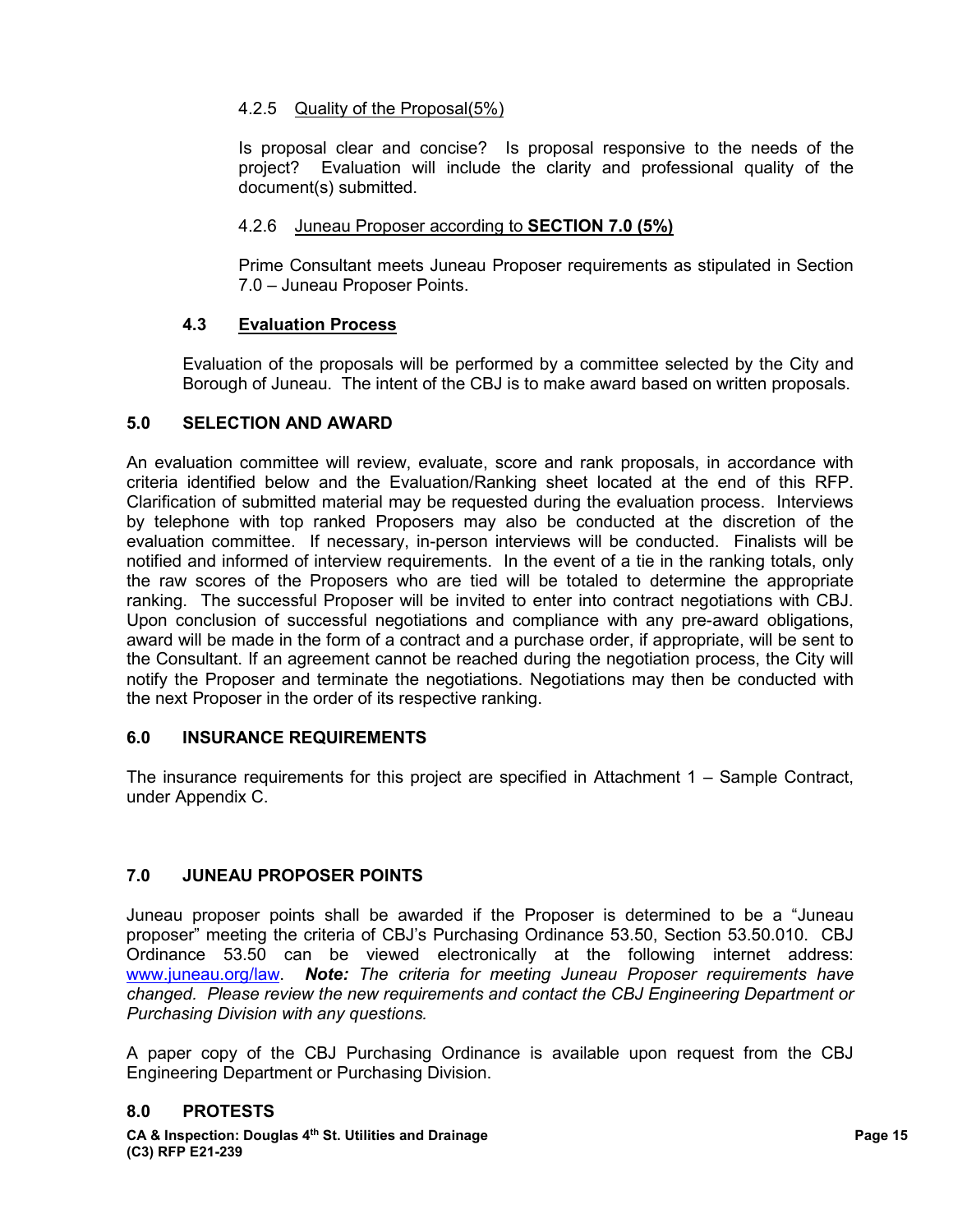The protest period begins with the posting of a notice of apparent successful proposer, in the CBJ Purchasing Division.

Protests shall be executed in accordance with CBJ Ordinance 53.50.062 PROTESTS and 53.50.080 ADMINISTRATION OF PROTEST. Copies of the ordinances describing protest procedures are available from the CBJ Purchasing Division, 155 South Seward Street, Juneau, Alaska. Questions concerning protests or protest procedures should be directed to the CBJ Purchasing Officer at 907-586-5258. CBJ Ordinance 53.50 can be viewed electronically at the following internet address: [www.juneau.org/law.](http://www.juneau.org/law)

# **9.0 CONSULTANT'S GOOD STANDING WITH CBJ FINANCE DEPARTMENT**

Consultants must be in good standing with the CBJ prior to award, and prior to any contract renewals, and in any event no later than *seven business days* following notification by the CBJ of intent to award. **Good standing** means: all amounts owed to the CBJ are current and the Consultant is not delinquent with respect to any taxes, fees, assessment, or other monies due and owed the CBJ, or a Confession of Judgment has been executed and the Consultant is in compliance with the terms of any stipulation associated with the Confession of Judgment, including being current as to any installment payments due; and Consultant is current in all CBJ reporting obligations (such as sales tax registration and reporting and business personal property declarations). Failure to meet these requirements may be cause for rejection of your proposal. To determine if your business is in good standing, or for further information, contact the CBJ Finance Department's Sales Tax Division at (907) 586-5265 for sales tax issues, Assessor's Office at (907)586-0930 for business personal property issues, or Collections Division at (907) 586-5268 for all other accounts.

#### *Note: Juneau Proposer preference (7.0) has requirements regarding a firm's good standing with the City at the time a proposal is submitted. Please review the Purchasing Code cited.*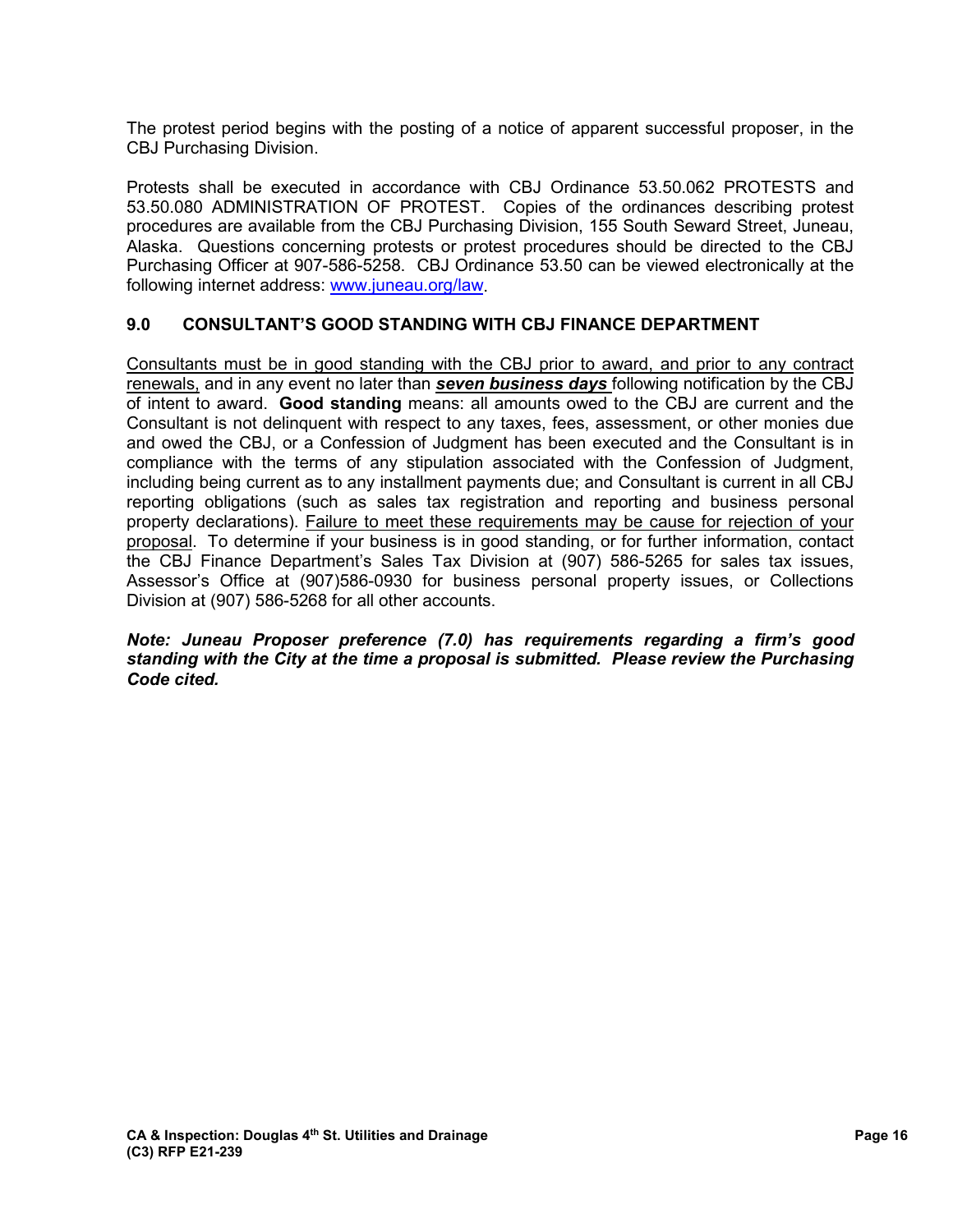| <b>Section</b> | Criteria - Per SECTION 4.2 of RFP                                                                                                                                                                                    | <b>Criteria</b><br>Weight | Outstanding (10<br>points) | <b>Adequate To Good (6)</b><br>7 or 8 points) | Acceptable (3 or 4<br>points) | Unacceptable (0 or 1<br>point) | <b>Sub Total</b> |
|----------------|----------------------------------------------------------------------------------------------------------------------------------------------------------------------------------------------------------------------|---------------------------|----------------------------|-----------------------------------------------|-------------------------------|--------------------------------|------------------|
|                | 4.2.1 Proposed Method to Accomplish the<br>Project.                                                                                                                                                                  |                           |                            |                                               |                               |                                |                  |
|                | a. Proposer exhibits a complete<br>understanding of the project and<br>requested deliverables.                                                                                                                       | 10                        |                            |                                               |                               |                                |                  |
|                | b. Proposer Identifies general or specific<br>problems that may be encountered<br>during Douglas 4th St. Utilities and<br>Drainage improvements and states<br>how they intend to handle the<br>identified situations | 15                        |                            |                                               |                               |                                |                  |
|                | c. Proposer explains how they will<br>ensure that the inspection services<br>they provide for this project meet<br>CBJ's quality expectations.                                                                       | 10                        |                            |                                               |                               |                                |                  |
|                | 4.2.2 Organization and Capacity of Firm                                                                                                                                                                              |                           |                            |                                               |                               |                                |                  |
|                | a. Organization and ability to perform<br>services within desired schedule                                                                                                                                           | 10                        |                            |                                               |                               |                                |                  |
|                | b. Proposer's experience and<br>performance with similar projects.                                                                                                                                                   | 10                        |                            |                                               |                               |                                |                  |
|                | 4.2.3 Relevant Experience                                                                                                                                                                                            |                           |                            |                                               |                               |                                |                  |
|                | a. Team member/personnel<br>qualifications                                                                                                                                                                           | 10                        |                            |                                               |                               |                                |                  |
|                | b. Past record of performance                                                                                                                                                                                        | 15                        |                            |                                               |                               |                                |                  |
|                | c. Team efficiency.                                                                                                                                                                                                  | 5                         |                            |                                               |                               |                                |                  |
|                | 4.2.4 Firms Hourly Rates                                                                                                                                                                                             | 5                         |                            |                                               |                               |                                |                  |
|                | 4.2.5 Quality of Proposal                                                                                                                                                                                            | 5                         |                            |                                               |                               |                                |                  |
|                | 4.2.6 Juneau Proposer (per Section 7.0)<br>(must be 5% Of total points)                                                                                                                                              | 5                         |                            |                                               |                               |                                |                  |
|                | <b>GRAND TOTAL</b>                                                                                                                                                                                                   |                           |                            |                                               |                               |                                |                  |

**Scoring** 

No scores using 2, 5, 9 Maximum Score Achievable = 1,000 Juneau Proposer Points awarded by Contracts Division = 10 or 0 points Outstanding = 10 Adequate to Good =  $6, 7, 8$ Marginally Acceptable = 3 or 4 Unacceptable or Poor = 0 or 1

Rank\_\_\_\_\_\_\_\_\_\_\_\_ Date\_\_\_\_\_\_\_\_\_ Evaluator \_\_\_\_\_\_\_\_\_\_\_\_\_\_\_\_\_\_\_\_\_\_\_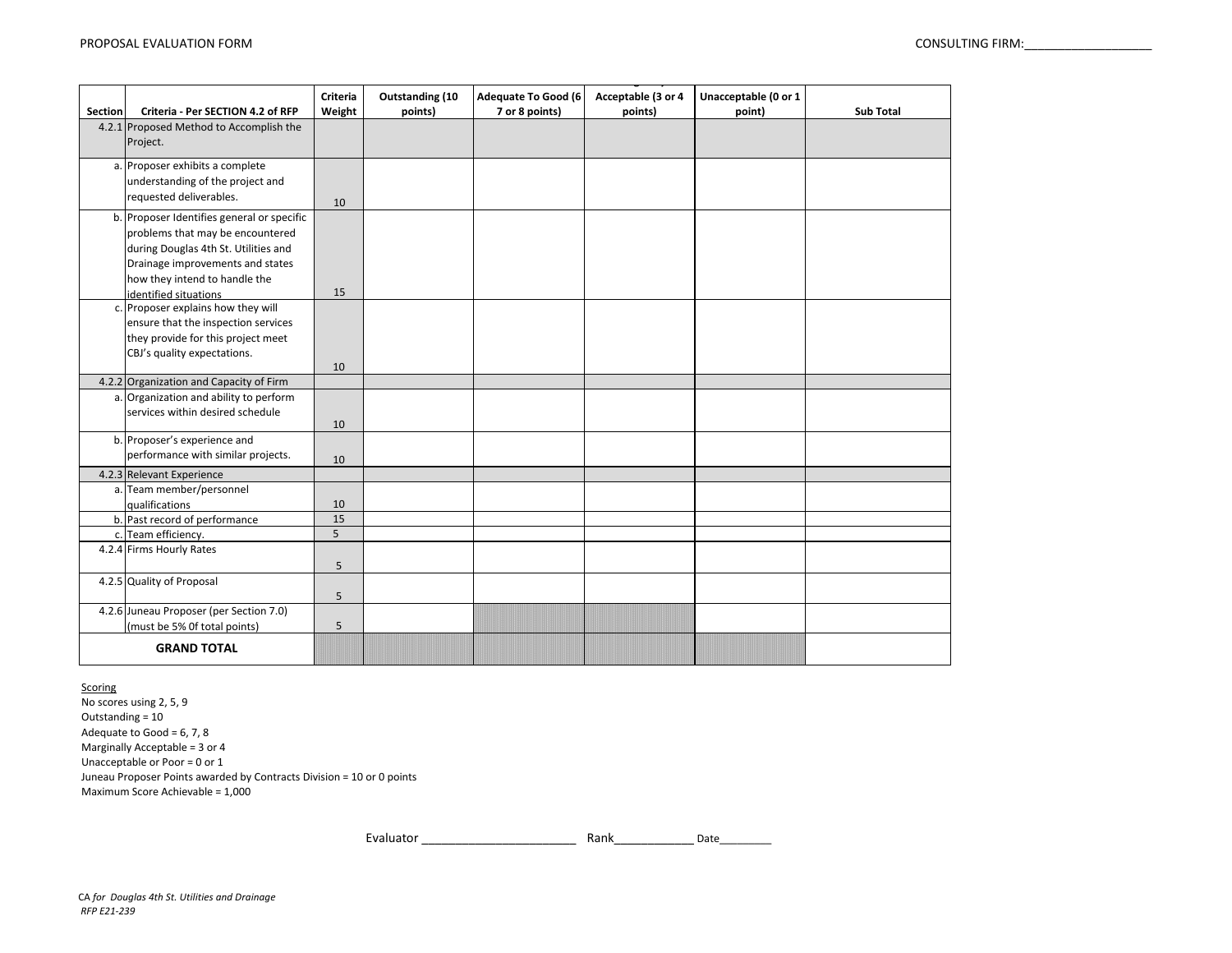

# **ATTACHMENT 1**

#### **PROFESSIONAL SERVICES CONTRACT CA & I for Douglas 4th Street Utilities and Drainage Contract No. RFP E21-239**

**This Agreement** is entered into by and between the City and Borough of Juneau, Alaska<br>Company name vhose whose ("City"), and \_\_\_\_\_\_\_\_\_\_\_\_company name\_\_\_\_\_\_\_\_\_\_\_\_\_\_\_\_\_\_\_\_\_ whose address is \_\_\_\_\_\_\_\_\_\_\_\_\_\_\_\_\_phone and fax\_\_ ("Consultant").

## *Witnesseth:*

- **Whereas,** the City desires to engage the Consultant for the purpose of rendering certain professional services, and
- *Whereas,* the Consultant represents that it is in all respects licensed and qualified to perform such services //

*Now, Therefore, the parties agree as follows:* 

**1. CONTRACTUAL RELATIONSHIP.** The parties intend that an independent Consultant/City relationship will be created by this Contract. City is interested only in the results to be achieved, and the conduct and control of the work will lie solely with the Consultant. Consultant is not considered to be an agent or employee of  $/$ City $/$ for) any purpose, and the employees of Consultant are not entitled to any benefits that  $\frac{1}{2}$  City  $\frac{1}{2}$  frovides for City's employees. It is understood that the City does not agree to use the Consultant exclusively. It is further understood that the Consultant is free to contract for similar services to be performed for others while it is under contract with the City.

2. SCOPE OF SERVICE. The Consultant shall carry out in a professional and prudent manner all of the services required by the Contract. These services include  $\frac{d}{dt}$  of the services described in Appendix A. Consultant will diligently proceed with the Scope of Services, and will provide such services in a timely manner.

## **3. PERSONNEL, EQUIPMENT, SUPPLIES, AND LICENSES.**

- (A) Except as noted in Appendix A, the Consultant represents that it has or will secure at its own expense all personnel, equipment, and supplies required in performing the services under this Contract.
- (B) All of the services required hereunder will be performed by the Consultant or under its supervision.
- (C) None of the work or services covered by this Contract shall be subcontracted without prior written approval of the Contract Administrator.
- (D) Consultant warrants that it is fully licensed under all applicable local, state, and federal laws to perform the services to be provided hereunder.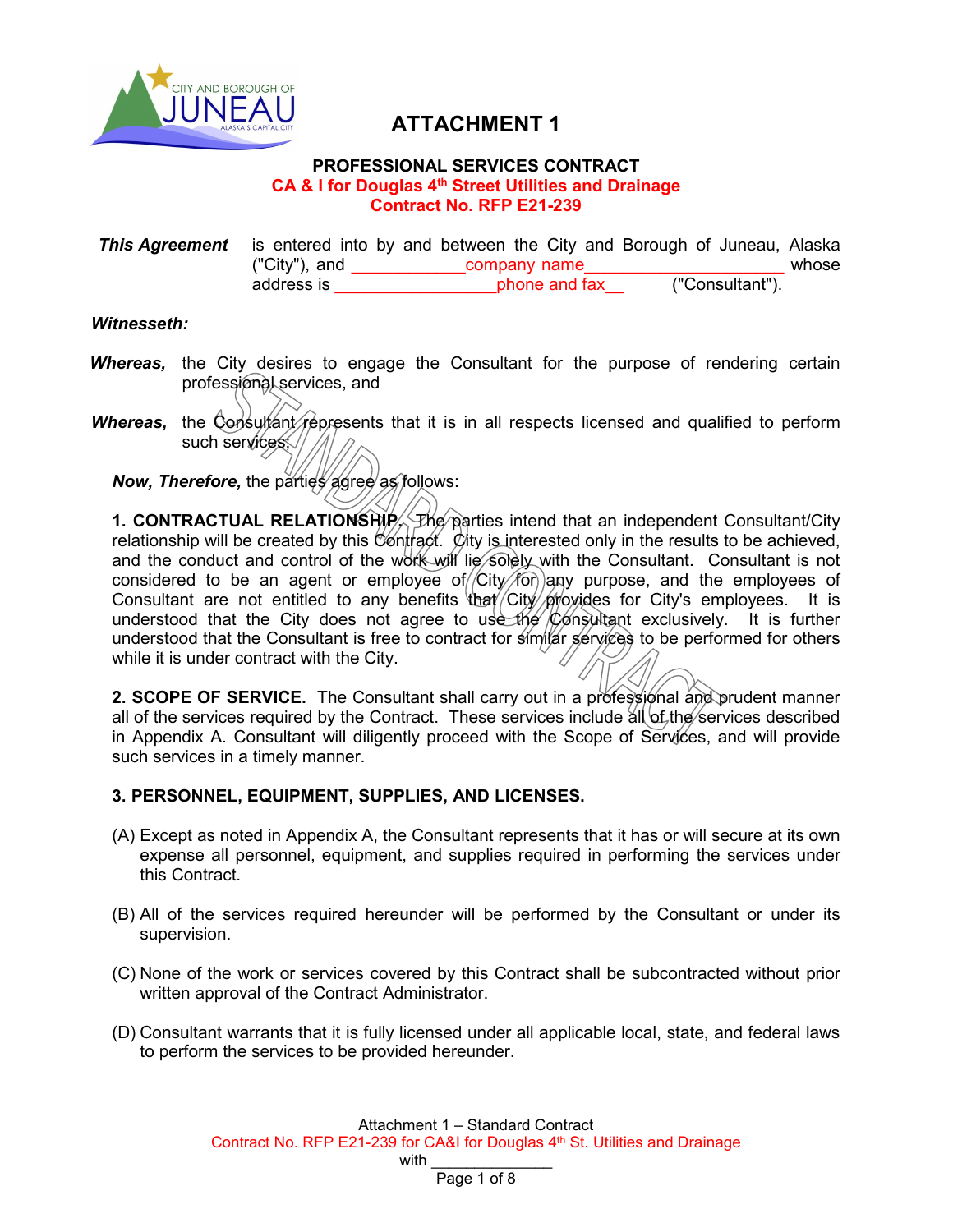**4. TIME OF PERFORMANCE.** The services of the Consultant are to commence after the execution of the Contract and issuance of Notice to Proceed and Purchase Order. All work shall be completed no later than the time specified in Appendix A. Amendment to this Contract may be made upon mutual, written agreement prior to the contract expiration date.

**5. REPORTING.** Except as authorized within Appendix A, the City's primary representative for this Contract shall be  $(ad P.E. or AIA if applicable)$ . The City Manager shall be an alternate representative. The City shall not be liable for Consultant's expenses incurred in reliance on directions received from any other municipal officer or employee. The Consultant's representative shall be  $($ ad P.E. or AIA if applicable).

**6. COMPENSATION.** The City agrees to pay the Consultant according to the schedule attached as Appendix B. The Consultant's estimated fee schedule is attached to Appendix B.

**7. TERMINATION OF CONTRACT FOR CAUSE.** If, through any cause, except causes beyond the control of the Consultant, the Consultant shall fail to fulfill in a timely and proper manner its obligations under this Contract; or if the Consultant shall violate any of the covenants, agreements, or stipulations of this Contract, the City shall have the right to terminate this Contract by giving written notice to the Consultant of such termination and specifying the effective date thereof, at least ten days before the effective date of such termination. In that event, all finished or unfinished documents, or other data, in whatever form, prepared by the Consultant under this Contract shall,  $\frac{1}{2}$  the  $\frac{1}{2}$  option of the City, become its property, and the Consultant shall be entitled to receive just and equitable compensation for any satisfactory work completed on such documents and materials, not to exceed the Contract amount.

**8. TERMINATION FOR CONVENIENCE OF CITY.** The City of Agy terminate this Contract at any time by giving written notice to the Consultant of such termination and specifying the effective date thereof, at least thirty days before the effective day of such termination. In that event, all finished or unfinished documents and other materials as described in paragraph 7 above shall, at the option of the City become its property, and the Consultant  $\hat{w}$   $\hat{w}$   $\hat{p}$   $\hat{p}$  an amount not to exceed the sum set forth in Appendix B for work satisfactorily completed on or before the date of termination, less payments of compensation previously made.

**9. CONTRACT AGREEMENT.** All parties mutually agreed to the terms of this Contract. The Contract should not be construed in favor of or against any party. This Contract contains the entire agreement between the parties; there are no other promises, terms, conditions, or obligations other than those contained herein; and this Contract shall supersede all previous communications, representations or agreements, either oral or written, between the parties.

**10. CHANGES.** The City may, from time to time, require changes in the scope of services to be performed under this Contract. Such changes, including any increase or decrease in the amount of the Consultant's compensation, must be mutually agreed upon in writing before they will be regarded as part of this Contract.

**11. EQUAL EMPLOYMENT OPPORTUNITY.** The Consultant will not discriminate against any employee or applicant for employment because of race, color, religion, sex, or national origin.

Attachment 1 – Standard Contract **12. CONFLICTS OF INTEREST.** Consultant agrees that no employee of the City who has exercised or will exercise any authority over the specifications, procurement, supervision or payment for this Contract, and no member of the employee's immediate family, has had or will have any direct or indirect financial interest in this Contract. If the Consultant learns of any such

Contract No. RFP E21-239 for CA&I for Douglas 4<sup>th</sup> St. Utilities and Drainage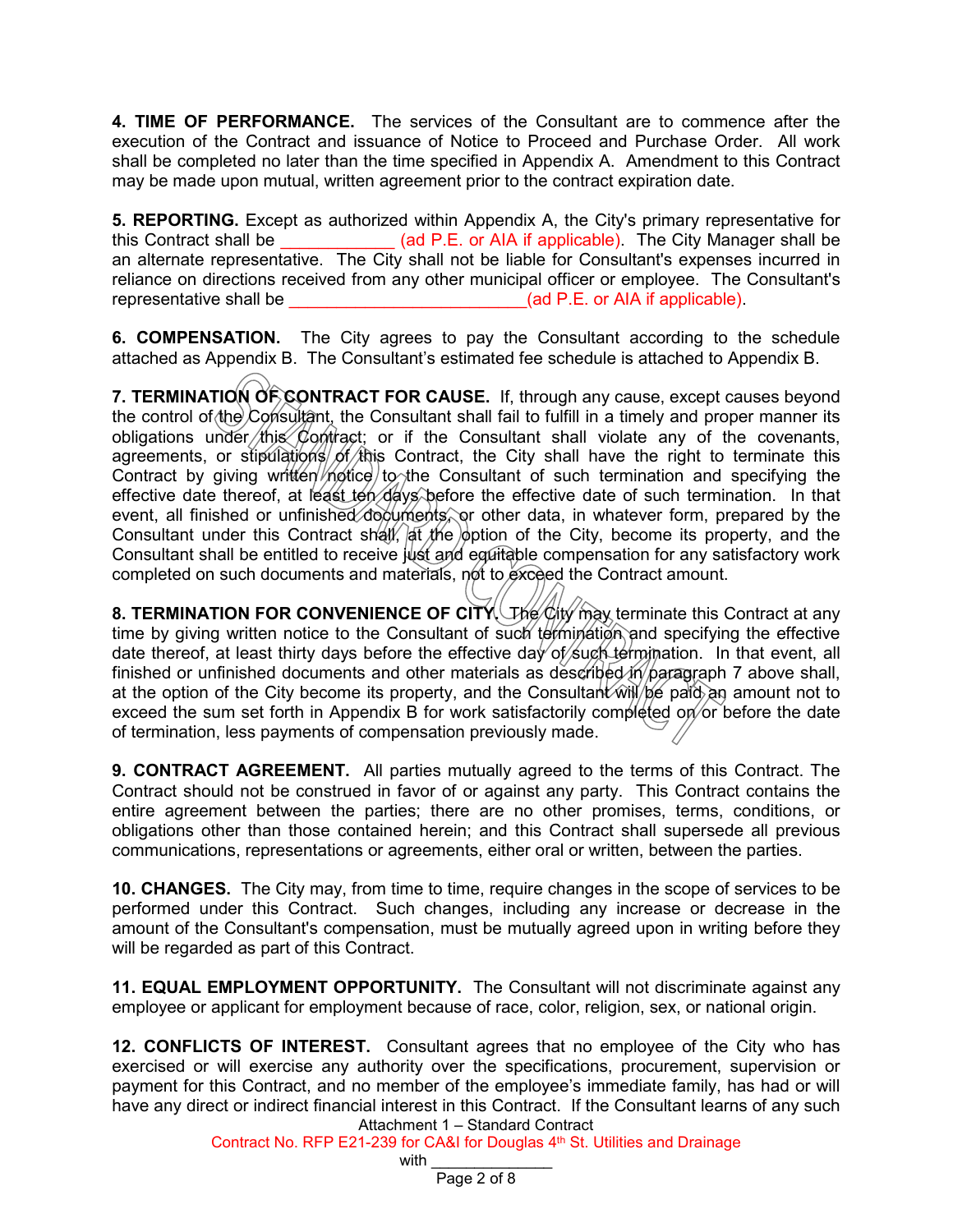interest, the Consultant shall without delay inform the City Attorney or one of the officers specified in Paragraph 5.

**13. ETHICS.** Consultant shall discharge its duties fairly, impartially and maintain a standard of conduct that competently serves the City and the interests of the City. Consultant shall at all times exercise unbiased judgment when performing its duties under this contract.

**14. PUBLIC RELATIONS.** Consultant shall issue press releases, respond to press inquiries, make public speeches, appear on broadcast media or otherwise engage in public relations regarding the project only with the specific approval of the CBJ Project Manager.

**15. ELECTED OFFICIALS.** The Consultant shall respond to project-related inquiries from elected officials by providing impartial, factual information, but shall not initiate contact or attempt to persuade an elected official to agree with any viewpoint or to take any official action. The Consultant will promptly notify the Project manager of any request by an elected official for project-related information.

**16. ASSIGNABILITY.** The Consultant shall not assign any interest in this Contract and shall not transfer any interest in the same without the prior written consent of the City; however, claims for money due or to become due to the Consultant from the City under this Contract may be assigned to a bank, trust company, or other financial institution without approval. Notice of any such assignment or transfer shall be *furnished* promptly to the City.

**17. FINDINGS CONFIDENTIAL.** Any information given to or prepared by the Consultant under this Contract which the City requests to be kept as confidential shall not be made available to any individual or organization by the Consultant without the prior written approval of the City.

**18. IDENTIFICATION OF DOCUMENTS.** All reports, maps, and other documents completed as a part of this Contract, other than documents exclusively for internal use within the City, shall carry a City notation or logo as directed by the City.

**19. PUBLICATION, REPRODUCTION, AND USE OF MATERIALS.** No services, information, computer program elements, reports or other deliverables which may have a potential patent or copyright value produced in whole or in part under this Contract shall be subject to copyright in the United States or any other country.

If a copyright applies by law to the work produced under this Contract, that copyright will either be signed over to the City or the City will be given unrestricted license to the copyright. The City shall have unrestricted license to publish, disclose, distribute, and otherwise use, in whole or in part, any reports, data, or other materials prepared under this Contract. If this Contract includes architectural and/or engineering design services, any use of the design features or details produced under this Contract on other City facilities will be at the City's risk.

**20. RECORDS.** During performance and after termination of this Contract, each party shall make available to the other party for inspection and copying, all records, whether external or internal, having any relevance to this Contract.

**21. INSURANCE REQUIREMENTS.** Consultant has secured and agrees to keep and maintain in full force and effect, at its own expense, the insurance approved by CBJ Risk Management as outlined in Appendix C. At least 30 days prior to the cancellation, non-renewal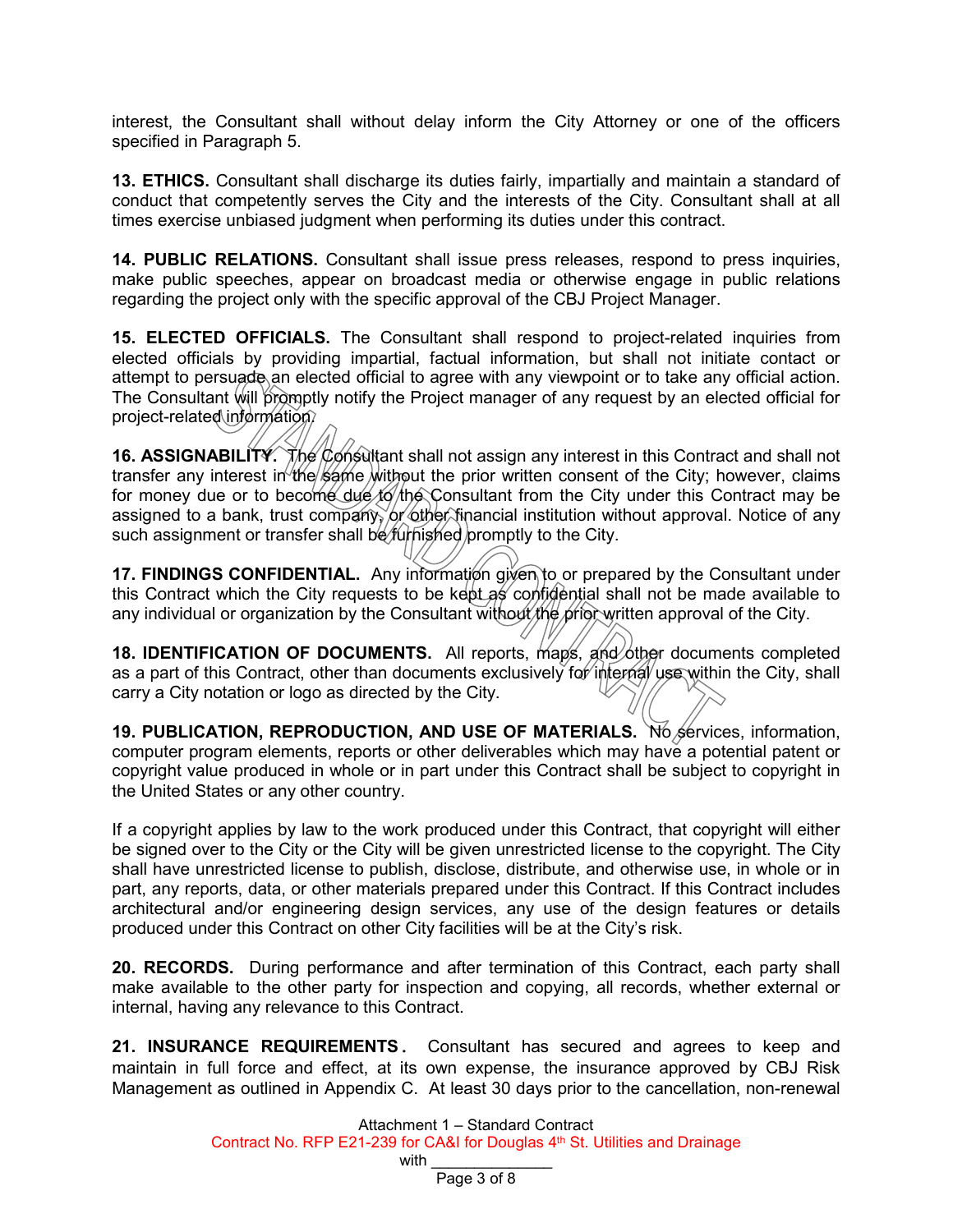or reduction in the amount of coverage, Consultant shall provide written notice to the CBJ's Risk Management. The Consultant's insurance shall be primary and any insurance maintained by the CBJ shall be non-contributory. If the Consultant maintains higher limits than shown below, the CBJ shall be entitled to coverage for the higher limits maintained by the Consultant.

**22. INDEMNIFICATION AND HOLD HARMLESS.** The Consultant agrees to defend, indemnify, and hold harmless CBJ, its employees, and authorized representatives, with respect to any action, claim, or lawsuit arising out of or related to the Consultant's negligent performance of this contract without limitation as to the amount of fees, and without limitation as to any damages, cost or expense resulting from settlement, judgment, or verdict, and includes the award of any attorney's fees even if in excess of Alaska Civil Rule 82. This indemnification agreement applies to the fullest extent permitted by law, meaning that if there is a claim of, or liability for, a joint act, error, or omission of the consultant and the CBJ, the indemnification, defense, and hold harmless obligation of this provision shall be apportioned on a comparative fault basis. This agreement is in full force and effect whenever and wherever any action, claim, or lawsuit is  $\oint$ nitiated, filed, or otherwise brought against CBJ relating to this contract. The obligations of Consultant arise immediately upon actual or constructive notice of any action, claim, or lawsuit. CBJ shall notify Consultant in a timely manner of the need for indemnification, but such notice is not a condition precedent to Consultant's obligations and may be waived where the Consultant has actual notice.

**23. CHOICE OF LAW; JURISDICTION. This Contract shall be governed by the laws of the** State of Alaska. Jurisdiction shall be in the State of Alaska, First Judicial District.

**24. SUCCESSORS.** This Contract shall be binding upon the successors and assigns of the parties.

**25. PRECEDENCE OF DOCUMENTS.** In the event of a conflict between the provisions of this document and its appendices, the order of precedence shall be this document, Appendix A, Appendix B and Appendix C.

In Witness Whereof the parties have affixed their signatures the date first above set out:

| <b>CITY AND BOROUGH OF JUNEAU</b> |                                                      |      |
|-----------------------------------|------------------------------------------------------|------|
|                                   | Duncan Rorie Watt<br><b>City and Borough Manager</b> | Date |
| <b>Company name</b>               |                                                      |      |
|                                   | <b>Name</b><br><b>Rank</b><br>email                  | Date |
| Approved as to content:           |                                                      |      |
|                                   | <b>Greg Smith</b><br><b>Contract Administrator</b>   | Date |
| <b>CIP Coding:</b>                |                                                      |      |
|                                   |                                                      |      |

Attachment 1 – Standard Contract Contract No. RFP E21-239 for CA&I for Douglas 4th St. Utilities and Drainage with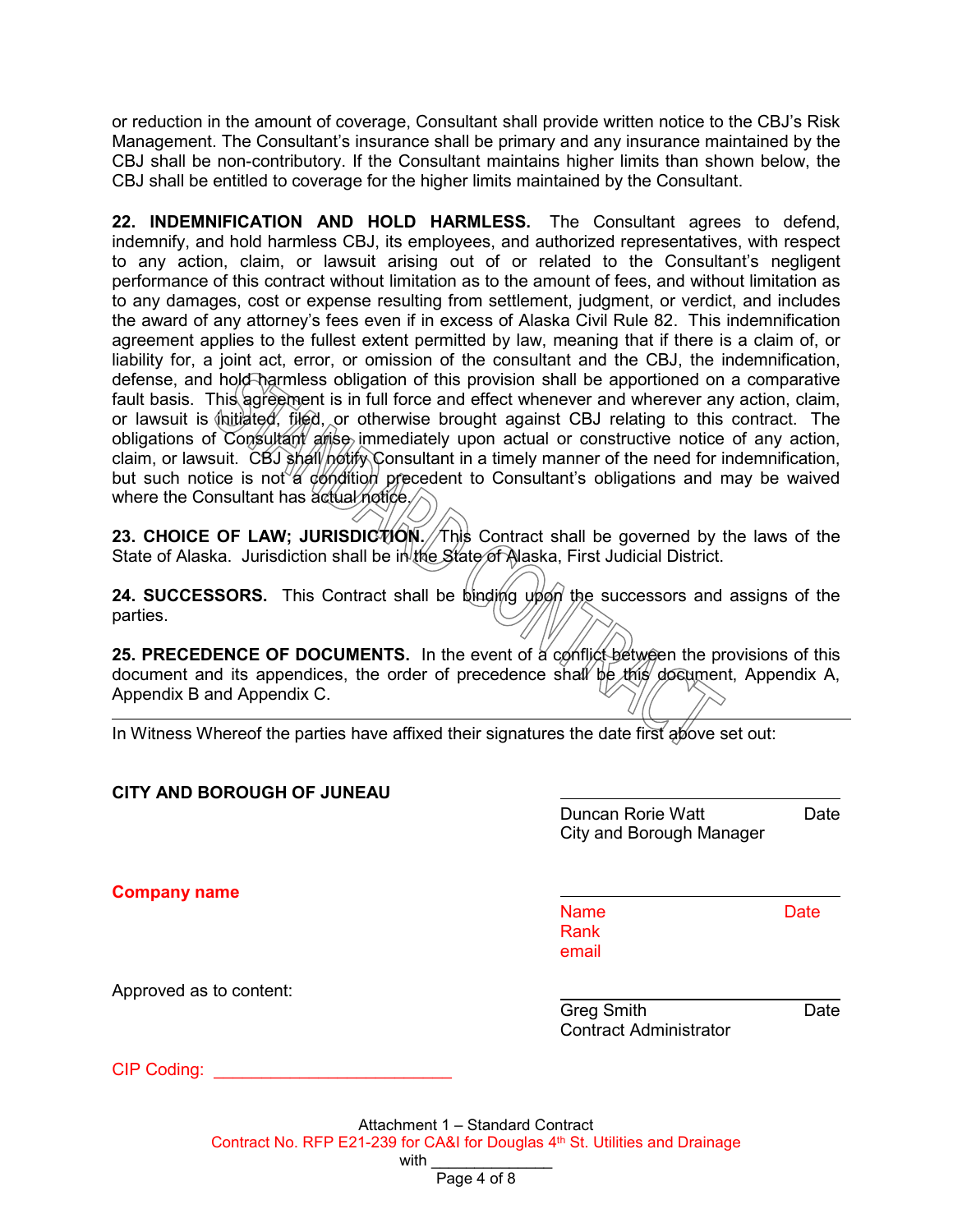#### **APPENDIX A: SCOPE OF SERVICES CA& I for Douglas 4th Street Utilities and Drainage Contract No. RFP E21-239**

See Scope of Services in RFP.

**PERSONNEL:** The Consultant's primary personnel for this work will be:

| The completion date for this project is ____ |                                           |
|----------------------------------------------|-------------------------------------------|
|                                              |                                           |
| This contract expires on<br>$\mathbf{r}$     | unless an amendment changing this date is |
| fully executed prior to $\sqrt{2}$           |                                           |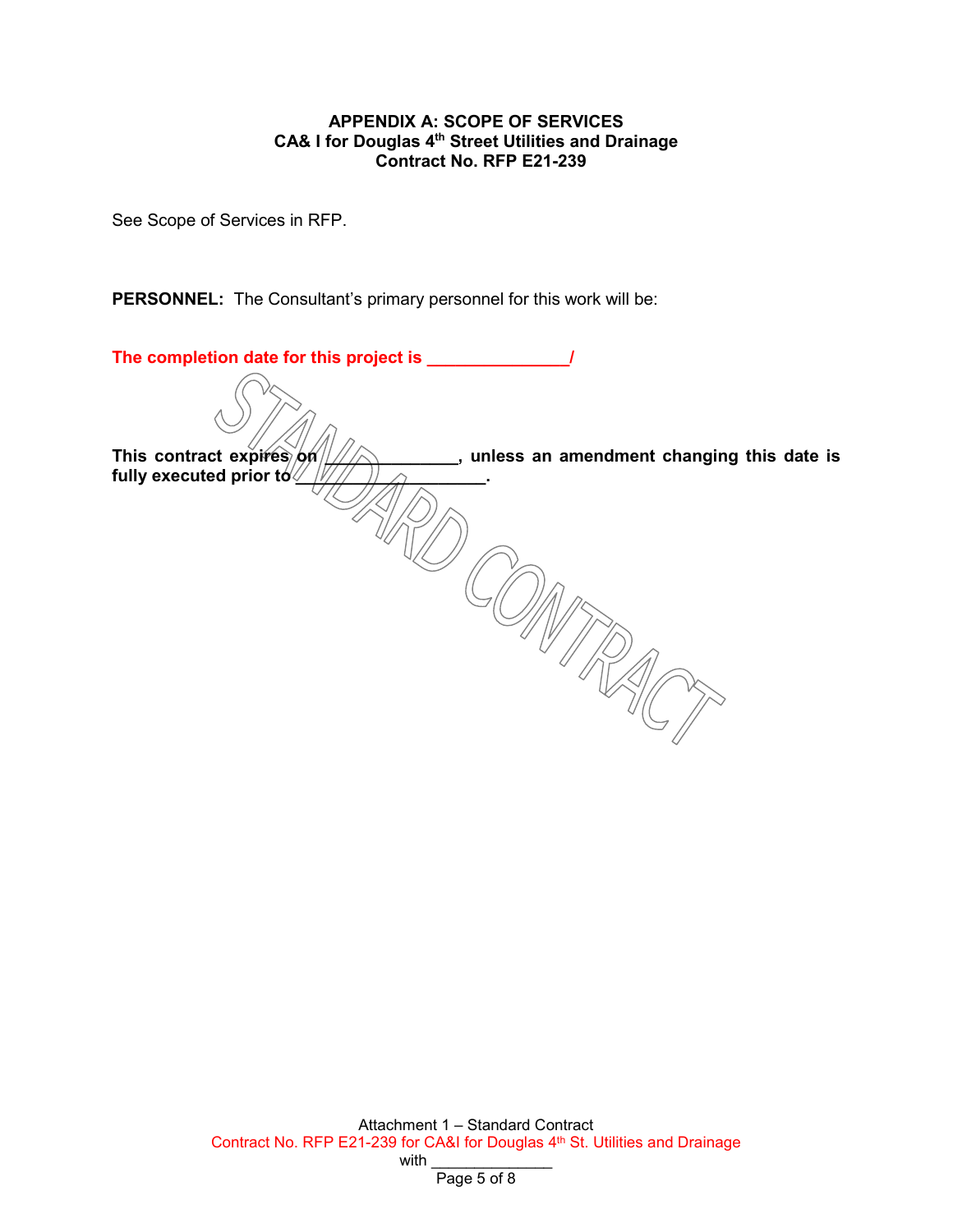#### **APPENDIX B: COMPENSATION CA& I for DOUGLAS 4TH ST. UTILITIES AND DRAINAGE Contract No. RFP E21-239**

## *Amount of Payment*

## **Lump Sum**

Consultant shall be compensated a lump sum amount of  $\$\$  for satisfactory performance of all [or specific services] services described in this contract.

## **Time and Materials**

Consultant shall be compensated based on time and materials, a not-to-exceed amount of  $\$$ for satisfactory performance of services described in this contract.

Hourly rates shall remain the same for the life of this contract including all amendments, unless the Consultant requests/a/rate increase. Hourly rate increases may be negotiated on a yearly basis and shall not exceed the percentage increase of the Anchorage Consumer Price Index.

The total Contract amount shall be \$

# *Method of Payment*

Monthly Payable within 30 days of receipt of an involce approved by the project manager and progress report stating the amount of services completed. /

## *Consultant Invoice Requirements*

- $\triangleright$  Itemized invoices must be submitted that indicate the services performed.
- $\triangleright$  Invoices for this contract must be submitted separately from invoices for services performed under any other contract(s).
- $\triangleright$  Invoices must include the CBJ Contract Number and Purchase Order numbers.

## *Compensation Based on Time and Materials*

If compensation is based on time and materials, the following shall apply:

Compensation shall be computed based on the hourly billing rates, approved by the CBJ Project Manager, times the actual number of hours spent in the performance of services. The hourly billing rate for each employee is the amount to be paid to the Consultant, and is full compensation for all salary, benefits, taxes, overhead and profit. There shall be no additional compensation for overtime, weekend, or holiday work.

Compensation for subconsultants shall be equal to the amounts actually paid to sub-consultants hereunder plus a negotiated mark-up percentage.

Attachment 1 – Standard Contract Compensation for expenses shall be an amount equal to reimbursable expenses approved in advance by the CBJ Project Manager, necessary and reasonably incurred and actually paid by

Contract No. RFP E21-239 for CA&I for Douglas 4th St. Utilities and Drainage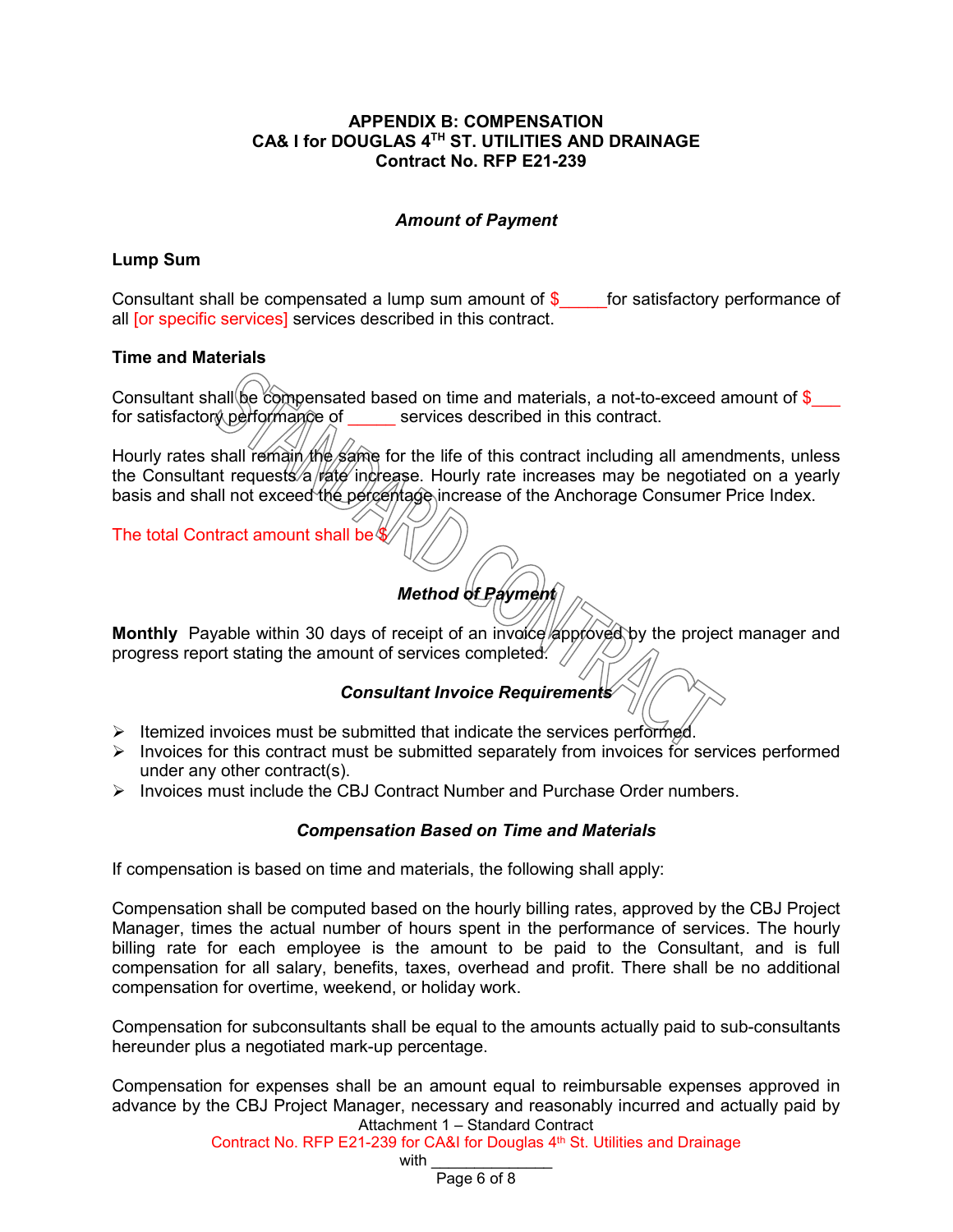the Consultant in the performance of the services hereunder. No markup allowance is allowed. Reimbursable expenses are expenses that are unique to the performance of the services under the Contract and generally contemplate the purchase of outside ancillary services, such as mailing and delivery charges for submittal of drawings, specifications and reports, long distance telephone calls, rentals of equipment, travel and local transportation, meals and lodging on overnight trips.

Reimbursable expenses do not include expenses that are usually and customarily included as part of the Consultant's overhead. For the purposes of this Agreement reimbursable expenses do not include amounts for typing, utilization of computer systems, computer aided design and drafting (CADD), cameras, recording or measuring devices, flashlights and other small, portable equipment, safety supplies, phones, telephone calls, electronic messaging including FAX, Telex and telegrams, or expendable office supplies. Unless otherwise indicated, required insurance is not a reimbursable expense.

The Consultant shall obtain the CBJ Project Manager's written approval prior to making expenditures for reimbursable expenses in excess of \$500 per specific expenditure and for all overnight trips which are reimbursable expenditures as set forth above. The Consultant shall substantiate all billings for reimbursable expenses in excess of \$25 with receipted bills and provide said receipts with the appropriate billing.

The Consultant shall keep, and cause any sub-consultants to keep, daily records of the time spent in the performance of services hereunder by all persons whose billing rates will be the basis for compensation as well as records and receipts of reimbursable expenditures hereunder. Failure to do so shall be a conclusive *waiver* of any right to compensation for such services or expenses as are otherwise compensable hereunder.

The CBJ shall have the right to inspect all records of the Consultant, and of any subconsultants, pertaining to this project. Records shall be maintained by the Consultant and subconsultants for a period of three years after completion of services.

When travel is necessary as part of the professional services to be provided, the following shall be followed:

- ♦ Airline tickets should be purchased at the 14 day advanced purchase price. The CBJ will not pay for First Class travel. Any deviation shall be approved in writing in advance by the CBJ Project Manager.
- ♦ Per diem meal allowance shall be: \$60.00 (\$12.00 for breakfast, \$16.00 for lunch and \$32.00 for dinner).
- ♦ The Consultant shall stay at the hotel with a daily rate not to exceed \$150.00.
- ♦ Travel agent fees, tips, alcohol or bar tabs shall not be paid by the CBJ.
- $\bullet$  Car rental, parking, and taxi fees shall be reasonable and not excessive. This reimbursement is for services in Juneau only. Parking fees, etc. outside of Juneau will not be reimbursed.